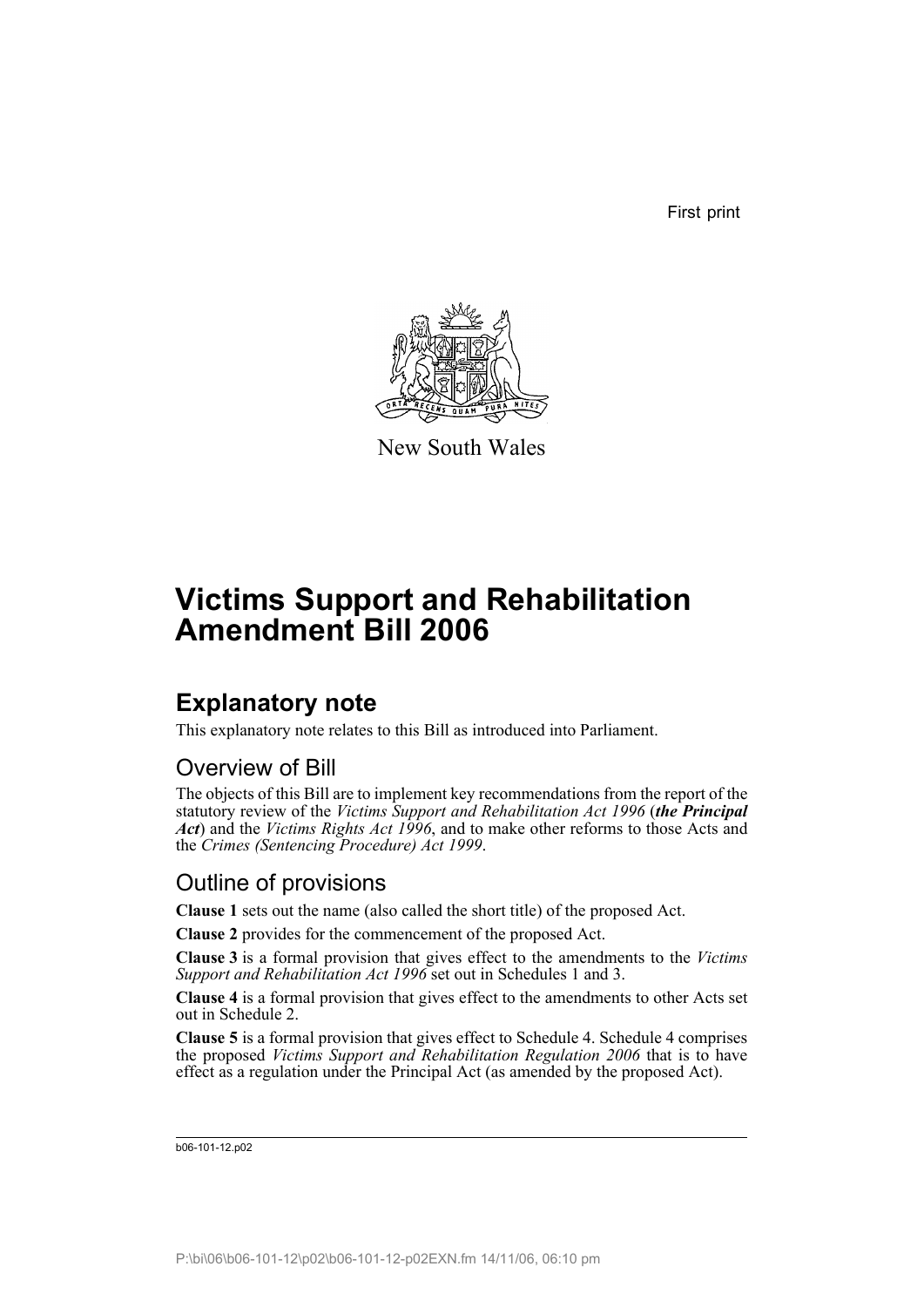Explanatory note

**Clause 6** provides for the repeal of the proposed Act after all the amendments made by the proposed Act have commenced. Once the amendments have commenced the proposed Act will be spent and section 30 of the *Interpretation Act 1987* provides that the repeal of an amending Act does not affect the amendments made by that Act.

# **Schedule 1 Amendments to Victims Support and Rehabilitation Act 1996**

### **Statutory compensation for prescribed expenses**

**Schedule 1 [4]** inserts proposed section 14A into the Principal Act. The proposed section provides that the statutory compensation for which a primary victim is eligible includes statutory compensation for prescribed expenses.

Under the proposed section, statutory compensation for prescribed expenses is compensation for actual expenses of such kinds as are prescribed by the regulations and incurred by a primary victim of an act of violence as a direct result of the act of violence. The actual expenses concerned are prescribed by the proposed *Victims Support and Rehabilitation Regulation 2006* set out in Schedule 4. The maximum amount that may be awarded under the proposed section in respect of an act of violence is \$1,500. This amount may be varied by the regulations.

**Schedule 1 [7], [11], [14] and [20]** provide for amendments to the Principal Act that are consequential on the amendment provided for by Schedule 1 [4].

**Schedule 1 [16]** inserts proposed section 23 (1A) into the Principal Act. **Schedule 1 [15]** provides for an amendment that is consequential on the amendment to section 23 of the Principal Act that is made by Schedule 1 [16].

Currently, a primary victim of an act of violence can be awarded up to \$50,000 as statutory compensation, comprising (under section 14 of the Principal Act):

- (a) compensation for compensable injuries received by the victim as a direct result of the act of violence, and
- (b) compensation for financial loss incurred by the victim as a direct result of any such compensable injury.

Currently also, under section 23 of the Principal Act, a person is not eligible to receive more than one award of statutory compensation in respect of the same act of violence. Under proposed section 23 (1A), a primary victim is not prevented from being awarded statutory compensation to which section 14 of the Principal Act applies in addition to statutory compensation for prescribed expenses.

Explanatory note page 2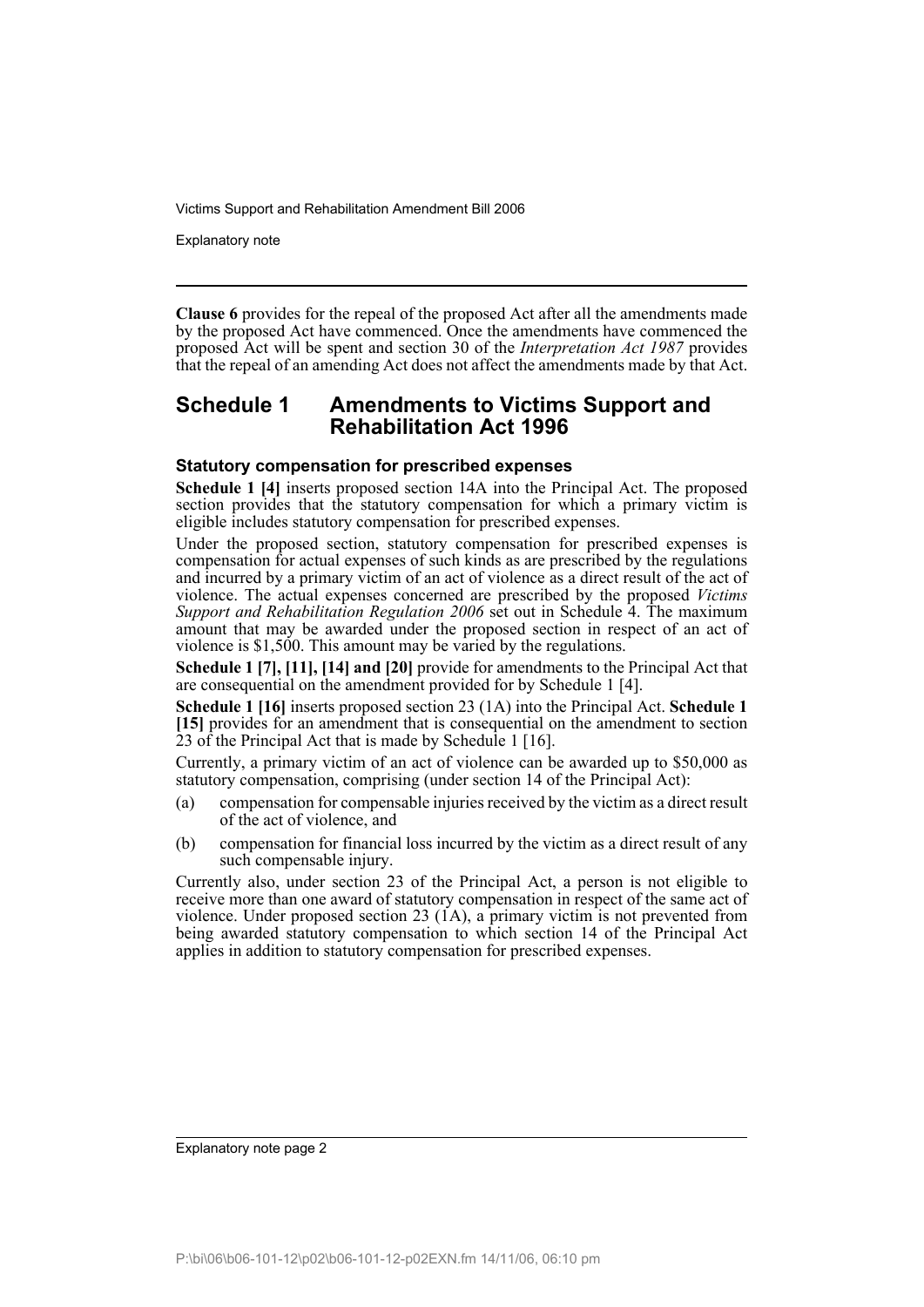Explanatory note

However, to prevent double dipping, proposed section 14A provides that statutory compensation for prescribed expenses is not payable to a primary victim who has already been awarded statutory compensation to which section 14 of the Principal Act applies. Further, under the amendment to section 14 provided for by **Schedule 1 [3]**, statutory compensation to which that section applies is not payable for financial loss to the extent that statutory compensation for prescribed expenses has been awarded for that loss.

Under section 26 of the Principal Act, an application for statutory compensation must be lodged within 2 years after the relevant act of violence unless leave is given for the acceptance of the application after that period.

**Schedule 1 [18]** inserts proposed section 26 (2A) into the Principal Act. The proposed subsection provides that leave may not be given for the acceptance of an application for statutory compensation lodged out of time if the application is for statutory compensation for prescribed expenses.

Under section 20 of the Principal Act, no statutory compensation may be awarded to a victim unless the total amount of compensation payable to the victim, as compensation for compensable injuries, is at least \$7,500. A primary victim of an act of violence who is not entitled to statutory compensation to which section 14 applies because of the application of section 20 may, however, be awarded statutory compensation for prescribed expenses.

**Schedule 1 [19]** inserts proposed section 29 (1AA) into the Principal Act. The proposed subsection deals with a case in which an applicant for statutory compensation has applied for statutory compensation to which section 14 applies and is not eligible to receive that kind of compensation (solely because of the operation of section 20), but is eligible to receive statutory compensation for prescribed expenses. In such a case, the compensation assessor may determine the application as an application for statutory compensation for prescribed expenses.

**Schedule 1 [31]** inserts proposed section 35 (8) and (9) into the Principal Act. Under proposed section 35  $(\hat{8})$ , an applicant for statutory compensation for prescribed expenses is not generally entitled to receive costs in respect of the application. However, in the case of an application that has been determined as an application for statutory compensation for prescribed expenses because of the application of proposed section 29 (1AA) (as inserted by Schedule 1 [19]), the applicant may be awarded his or her costs if the Tribunal or compensation assessor concerned is of the opinion that the special circumstances of the case justify such an award being made.

**Schedule 1 [33]** inserts proposed section 35A into the Principal Act. The proposed section enables the Director, on the application of an applicant for statutory compensation for prescribed expenses, to correct any miscalculation in the amount of an award of that kind of compensation. The proposed section enables an application for the correction of such a miscalculation to be made within 28 days after the relevant notice of determination was duly served.

**Schedule 1 [32]** provides for an amendment that is consequential on the amendment provided for by Schedule 1 [33].

Explanatory note page 3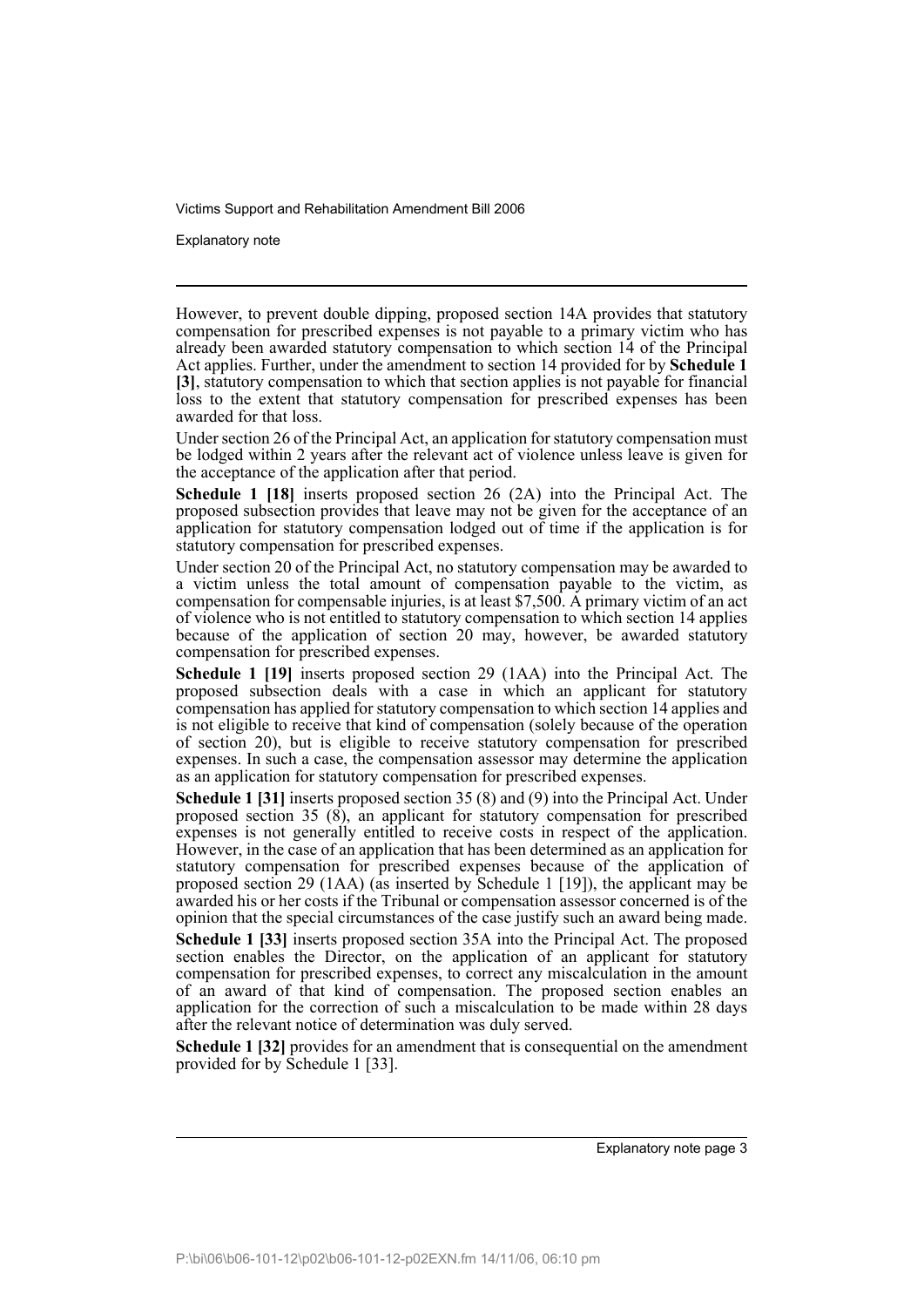Explanatory note

**Schedule 1 [34]** inserts proposed section 36 (1A) into the Principal Act. The proposed subsection prevents an applicant for statutory compensation for prescribed expenses from appealing to the Tribunal for the correction of a miscalculation in the amount awarded as statutory compensation for prescribed expenses.

**Schedule 1 [37]** inserts proposed section 42 (1A) into the Principal Act. The proposed subsection requires the Director, Victims Services, after an award of statutory compensation for prescribed expenses is made, to forward to the Compensation Fund Corporation a copy of the relevant notice of determination. Under section 42 (2) of the Principal Act (as amended by **Schedule 1 [38]**), on receiving the notice, the Compensation Fund Corporation is required to pay the relevant amount of the award to the person to whom the award is payable.

**Schedule 1 [35] and [36]** provide for amendments that are consequential on the amendments provided for by Schedule 1 [37] and [38].

**Schedule 1 [49]** inserts a definition of *statutory compensation for prescribed expenses* in the Dictionary at the end of the Principal Act.

#### **Other amendments**

**Schedule 1 [1]** inserts proposed section 5 (1A) into the Principal Act. The proposed subsection clarifies that the reference to an offence in the definition of *act of violence* in section 5 of the Principal Act extends to conduct of a person that would constitute an offence were it not for the fact that the person cannot be held criminally responsible for the conduct because of the person's age or mental illness or impairment.

**Schedule 1 [2]** amends the definition of *member of the immediate family* of a primary victim in section 9 of the Principal Act to include half-brothers and half-sisters of the primary victim. This amendment will enable half-brothers and half-sisters of primary victims to be awarded statutory compensation as family victims.

**Schedule 1 [5]** inserts proposed section 18 (3A) into the Principal Act. The proposed subsection enables the rules made under the Principal Act to limit the amount of any compensation for the cost of counselling services.

Under section 20 of the Principal Act, statutory compensation is not payable to a victim unless the total amount of compensation payable to the victim, as compensation for compensable injuries, is at least a threshold amount, currently fixed as \$7,500 by proclamation. **Schedule 1 [8]** amends this section, inserting the threshold amount of \$7,500 into section 20 (1) (a). **Schedule 1 [9]** amends section 20 (1) (b) to enable the regulations to prescribe the threshold amount.

**Schedule 1 [10]** provides for an amendment that is consequential on the amendment provided for by Schedule 1 [9].

Explanatory note page 4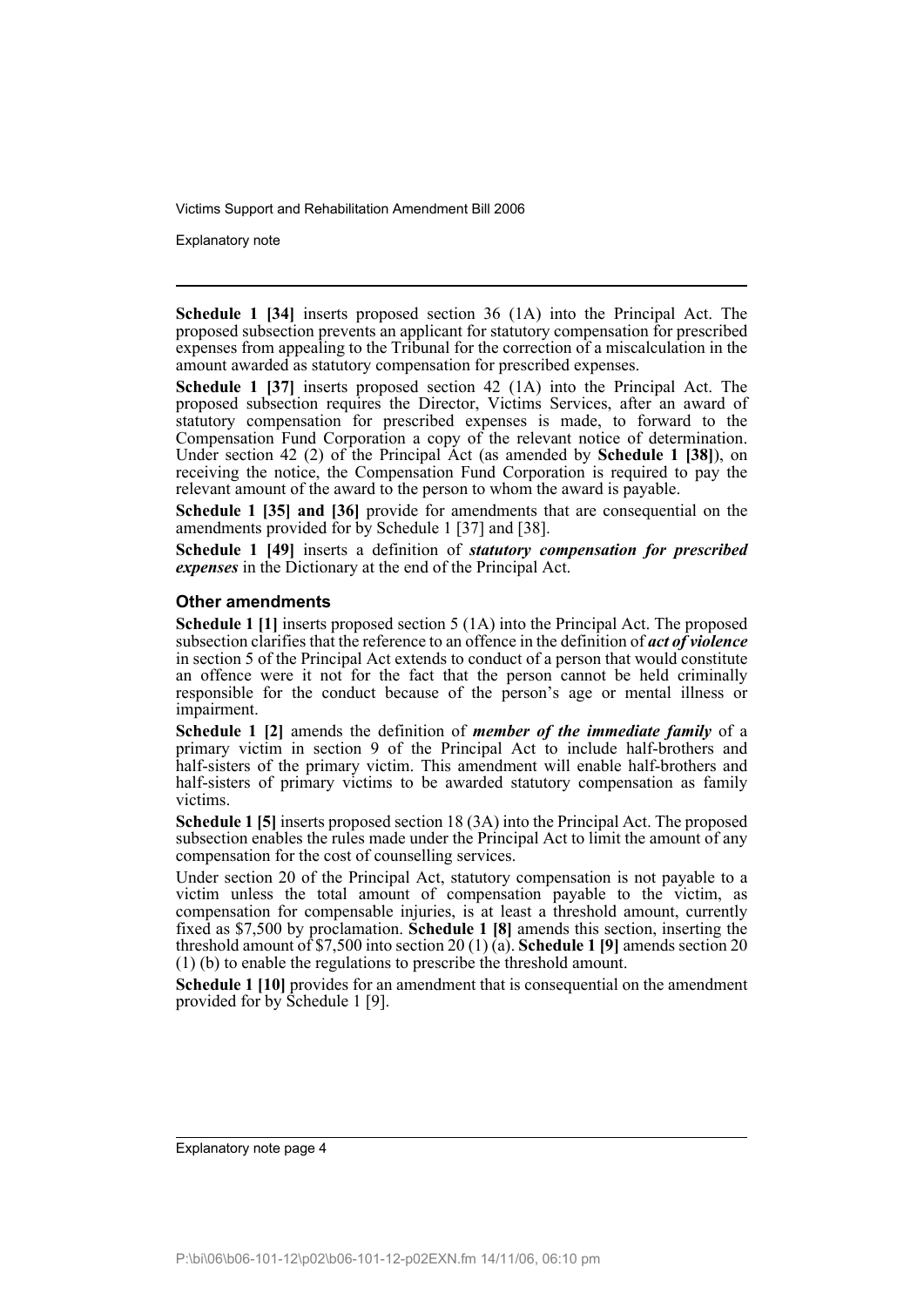Explanatory note

**Schedule 1 [12]** inserts proposed section 20 (3A) into the Principal Act. Generally, under section 17 of the Principal Act, the amount of compensation payable as compensation for compensable injuries is the standard amount calculated in accordance with the schedule of compensable injuries set out in Schedule 1 to the Principal Act. The effect of proposed section 20  $(A)$  is that if the standard amount of this compensation is reduced under certain provisions of the Act, it is the reduced amount that applies in determining whether or not the compensation is at least the threshold amount required for statutory compensation to be payable.

**Schedule 1 [13]** inserts proposed section 21 (3A) into the Principal Act. Section 21 of the Principal Act enables payments to be made for approved counselling services for victims of acts of violence. The proposed subsection enables an initial  $\bar{2}$  hours of counselling to be provided to an applicant under the section if a compensation assessor is satisfied that counselling may assist in establishing whether or not the applicant is a victim.

**Schedule 1 [17]** provides for an amendment by way of statute law revision.

**Schedule 1 [21]** inserts proposed section 30 (1) (b1) into the Principal Act to require a compensation assessor in determining an application for statutory compensation to have regard to whether the act of violence concerned was reported to a relevant health professional or practitioner, or a relevant agency.

Among the matters that a compensation assessor must have regard to in determining an application for statutory compensation is whether the victim failed to take reasonable steps to mitigate the extent of the victim's injury, such as seeking appropriate medical advice or treatment, or undertaking counselling, as soon as practicable after the act of violence was committed. **Schedule 1 [22]** inserts proposed section 30 (2A) into the Principal Act to require that, in determining whether the victim failed to take such steps in cases of acts of violence involving sexual assault or domestic violence, the compensation assessor must have regard to the nature of the relationship between the victim and the person by whom the act of violence is alleged to have been committed.

Under Division 8 of Part 2 of the Principal Act, the amount of an award of compensation made in respect of an act of violence can be recovered from the offender concerned by way of restitution orders.

**Schedule 1 [23]** inserts proposed section 30 (4A) into the Principal Act. The proposed subsection enables a compensation assessor to postpone the determination of a person's application for statutory compensation pending the determination of another application for statutory compensation if the person has been convicted of an offence related to the act of violence the subject of the other application. If the other application is determined by the making of an award of statutory compensation, an order for restitution could be made against the person under Division 8 of Part 2 of the Principal Act in respect of the act of violence.

Explanatory note page 5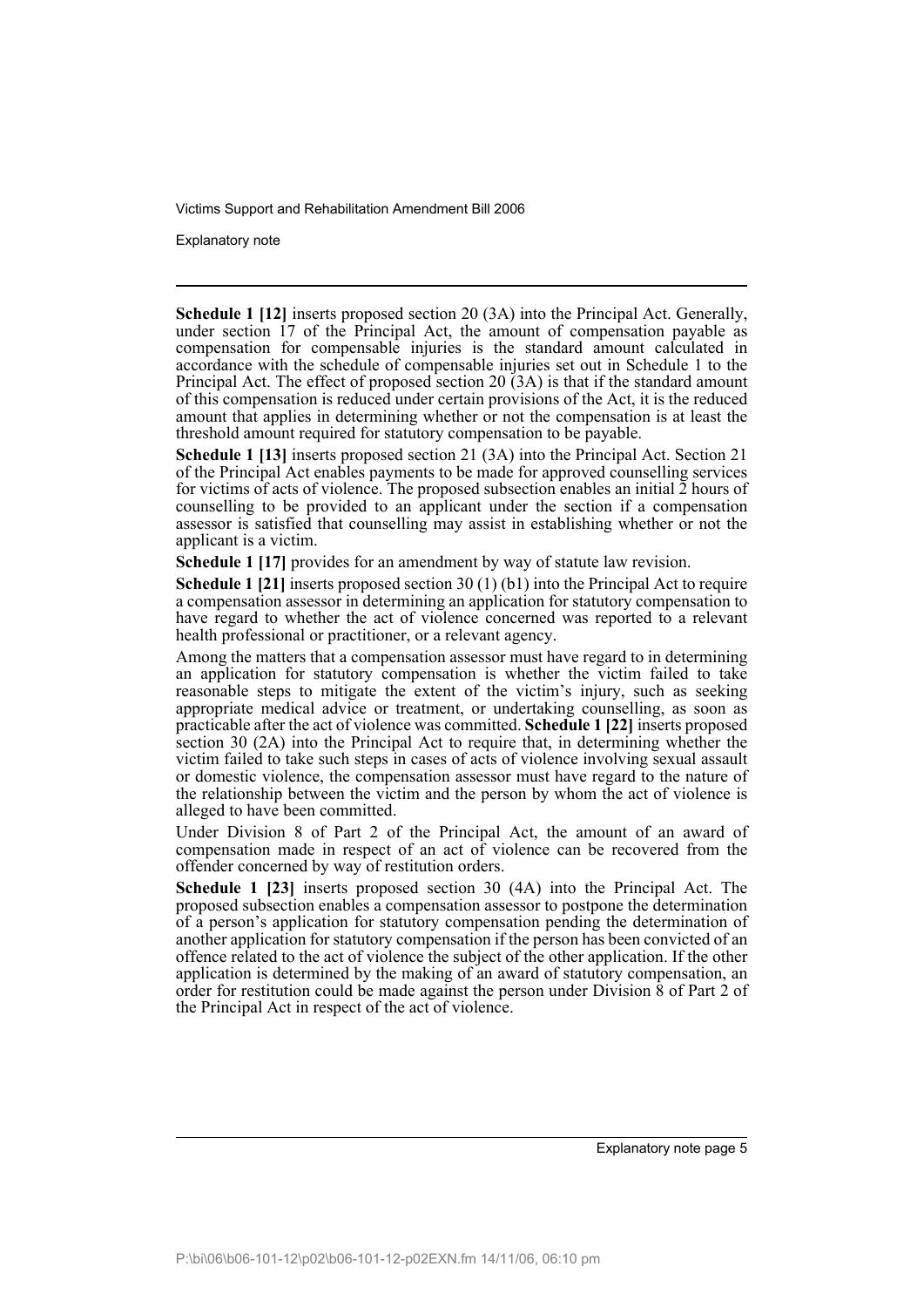Explanatory note

Currently, section 31 of the Principal Act enables the amount of an award for statutory compensation to a person to be reduced by the amount of a determination for restitution proposed to be made against the person as a means of giving effect to the proposed determination. **Schedule 1 [24]–[26]** provide for amendments to section 31 of the Principal Act that enable an award for statutory compensation to be reduced as a means of giving effect to a determination for restitution that has already been made against the person.

**Schedule 1 [27]** inserts section 33 (5) into the Principal Act. The proposed subsection ensures that an interim award for funeral expenses can be made only to the extent that those expenses are reasonable.

**Schedule 1 [28]** inserts proposed section 33A (1) into the Principal Act. Currently, section 33A enables a person who is not a family victim to be reimbursed for expenses relating to the funeral of a primary victim, but only if there is at least one family victim of the act of violence concerned who is eligible for statutory compensation. The proposed subsection enables the person to be reimbursed for the funeral expenses whether or not there is a family victim who is eligible for statutory compensation.

**Schedule 1 [29], [30], [39] and [40]** provide for amendments by way of statute law revision.

**Schedule 1 [42]** inserts clause 7A (3) into Schedule 1 to the Principal Act. Clause 7A describes the scope of the compensable injury of domestic violence. The proposed subclause inserts a new definition of *domestic violence offence* for the purposes of the clause.

**Schedule 1 [41]** is consequential on the amendment provided for by Schedule 1 [42].

**Schedule 1 [43]** provides for an amendment by way of statute law revision

**Schedule 1 [44] and [46]** enact savings and transitional provisions consequent on the enactment of the proposed Act.

**Schedule 1 [45]** enacts a savings and transitional provision to enable the scheme of approved counselling services provided for in section 21 of the Principal Act to be extended to a victim of an act of violence in respect of which an application for compensation has been made and dealt with under the *Victims Compensation Act 1987*.

**Schedule 1 [47]** amends the definition of *injury* in the Dictionary at the end of the Principal Act to cover psychological or psychiatric harm.

**Schedule 1 [48]** amends paragraph (g) of the definition of *sexual assault and domestic violence* in the Dictionary at the end of the Principal Act to refer to acts resulting in injury occurring in the commission of personal violence offences (within the meaning of the *Crimes Act 1900*) against specified persons.

Explanatory note page 6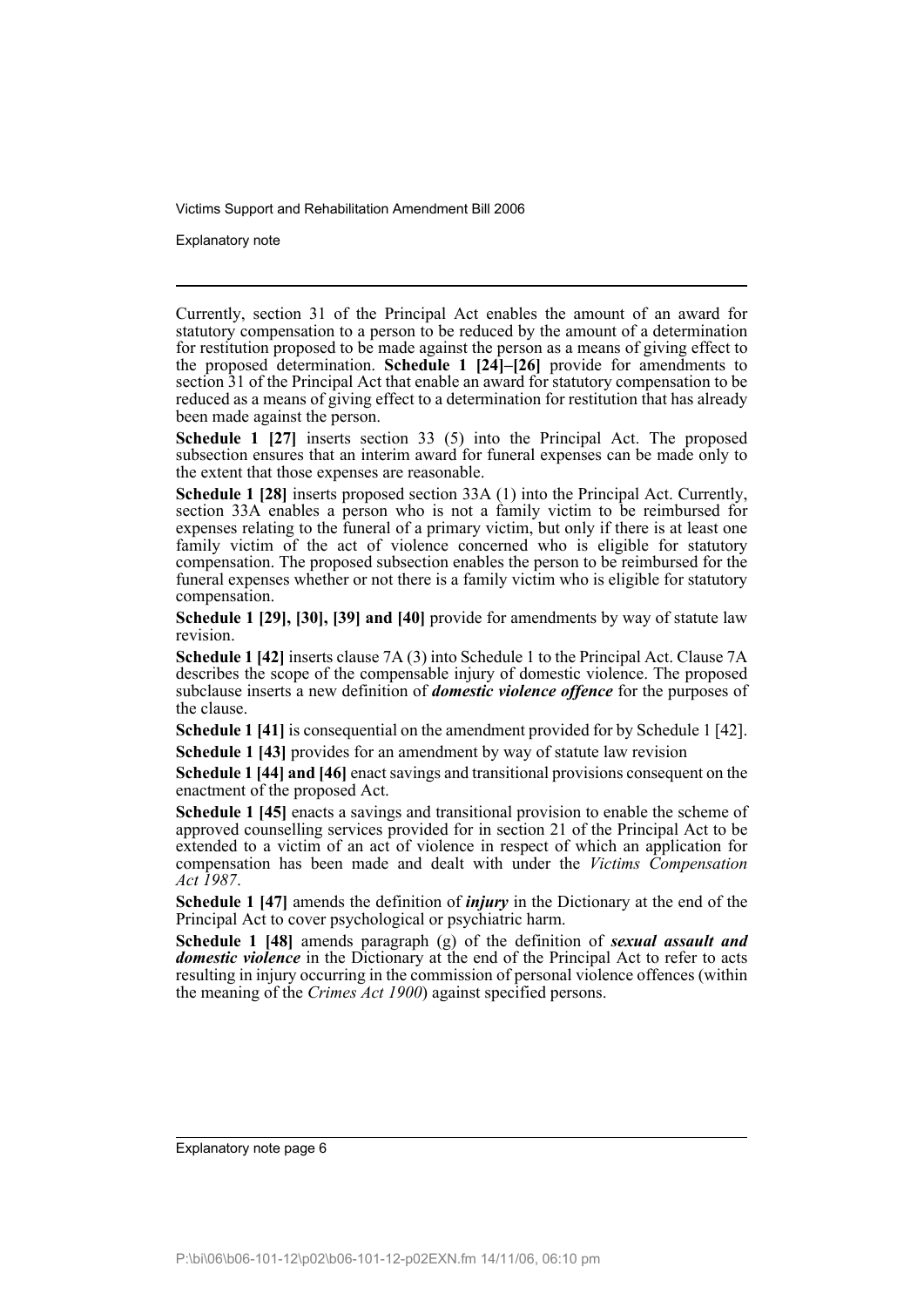Explanatory note

# **Schedule 2 Amendment of other Acts**

**Schedule 2.1** amends the *Crimes (Sentencing Procedure) Act 1999* to expand the range of persons who may give victims impact statements under Division 2 of Part 3 of that Act.

**Schedule 2.2** amends the *Victims Rights Act 1996*. In particular:

- (a) **Schedule 2.2 [1]** amends sections 5 and 6 of that Act to replace references to mental illness or nervous shock with references to psychological or psychiatric harm, and
- (b) **Schedule 2.2 [2]** amends the Charter of Rights appearing in section 6 of that Act to provide that a victim should be treated with cultural sensitivity.

## **Schedule 3 Amendments to Victims Support and Rehabilitation Act 1996 consequential on commencement of Part 15A of Crimes Act 1900**

This Schedule contains amendments consequential on the amendment of the *Crimes Act 1900* by the *Crimes Amendment (Apprehended Violence) Act 2006*.

## **Schedule 4 Victims Support and Rehabilitation Regulation 2006**

This Schedule contains the proposed *Victims Support and Rehabilitation Regulation 2006*. The proposed Regulation prescribes the kinds of actual expenses for which a primary victim can be compensated in an award of statutory compensation for prescribed expenses.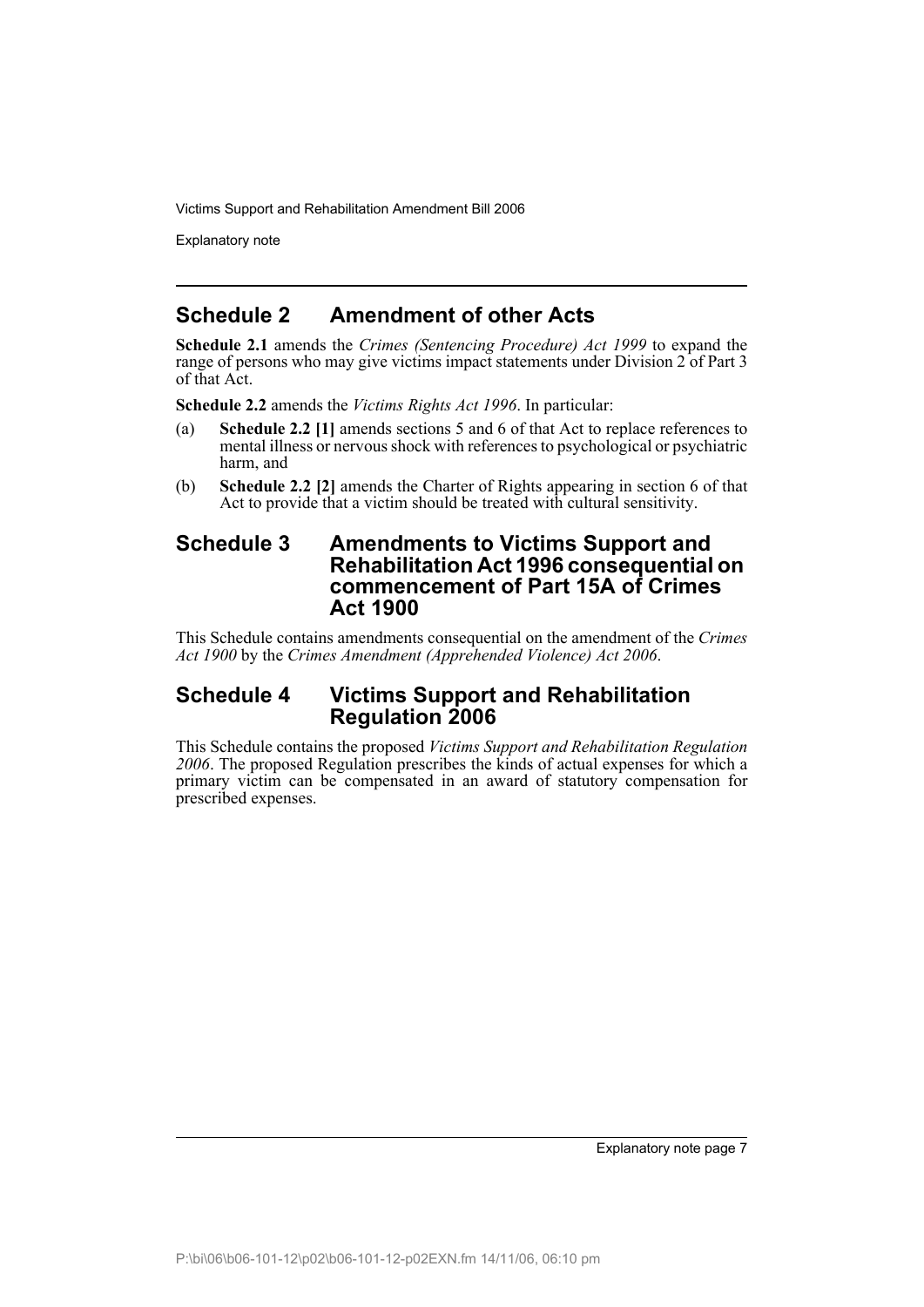Explanatory note

Explanatory note page 8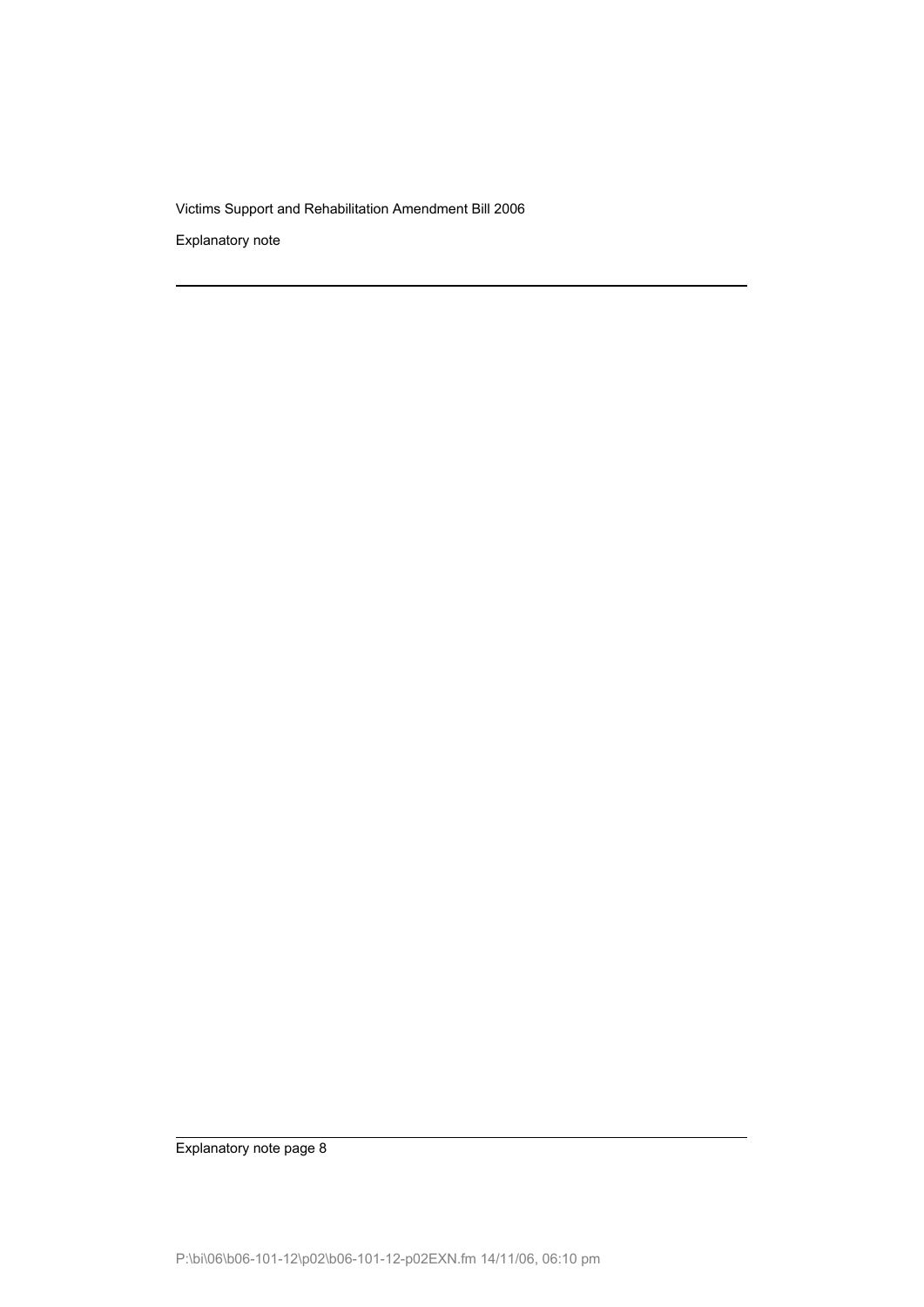First print



New South Wales

# **Victims Support and Rehabilitation Amendment Bill 2006**

# **Contents**

|            |                                                                                                           | Page |
|------------|-----------------------------------------------------------------------------------------------------------|------|
| 1          | Name of Act                                                                                               | 2    |
| 2          | Commencement                                                                                              | 2    |
| 3          | Amendment of Victims Support and Rehabilitation Act<br>1996 No 115                                        | 2    |
| 4          | Amendment of other Acts                                                                                   | 2    |
| 5          | Victims Support and Rehabilitation Regulation 2006                                                        | 2    |
| 6          | Repeal of Act                                                                                             | 2    |
| Schedule 1 | Amendments to Victims Support and Rehabilitation Act<br>1996                                              | 3    |
| Schedule 2 | Amendment of other Acts                                                                                   | 16   |
| Schedule 3 | Amendments to Victims Support and Rehabilitation Act<br>1996 consequential on commencement of Part 15A of |      |
|            | Crimes Act 1900                                                                                           | 17   |
| Schedule 4 | Victims Support and Rehabilitation Regulation 2006                                                        | 18   |

b06-101-12.p02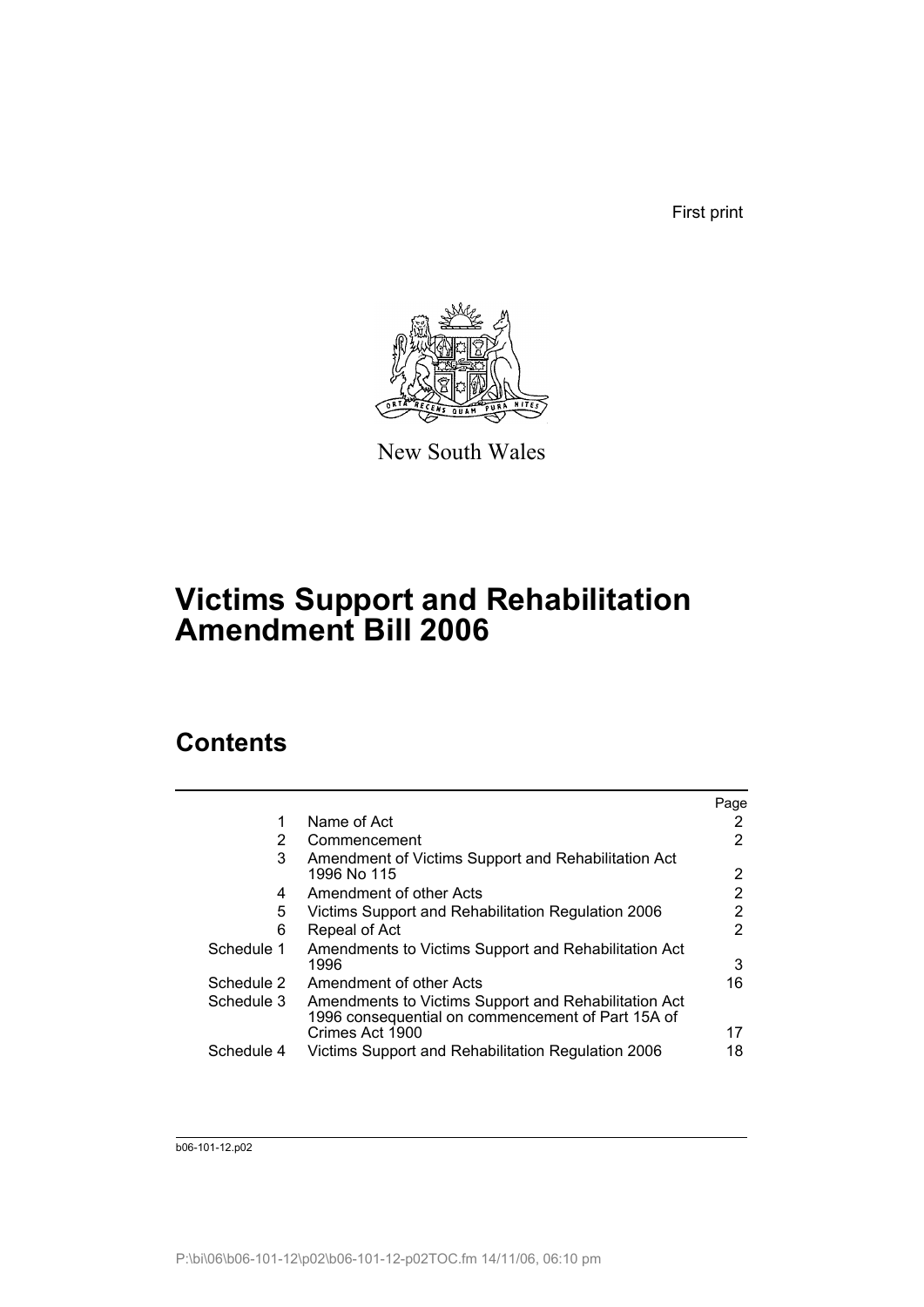Contents

Page

Contents page 2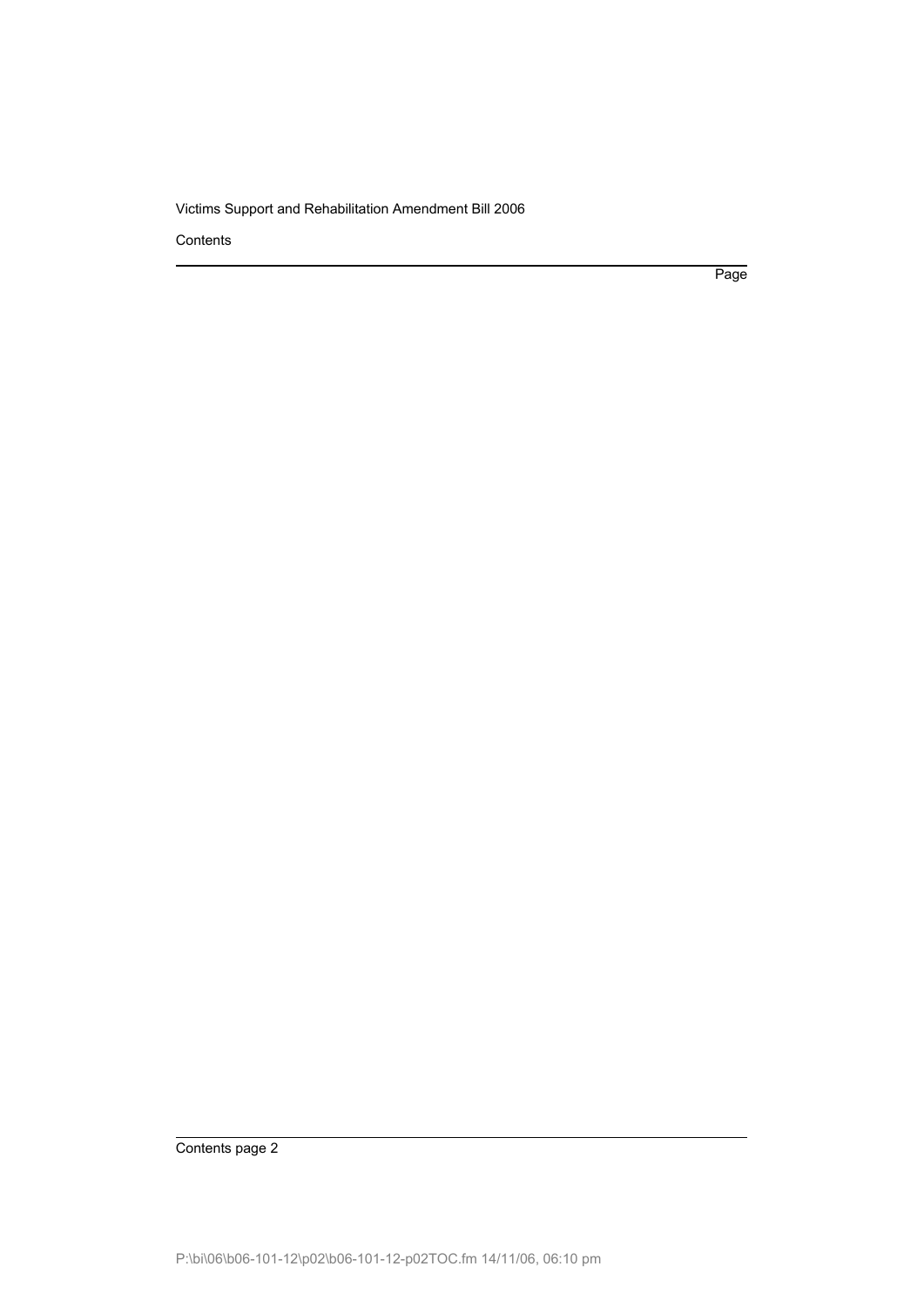

New South Wales

# **Victims Support and Rehabilitation Amendment Bill 2006**

No , 2006

# **A Bill for**

An Act to amend the *Victims Support and Rehabilitation Act 1996* with respect to assistance and compensation for victims of violence; and for other purposes.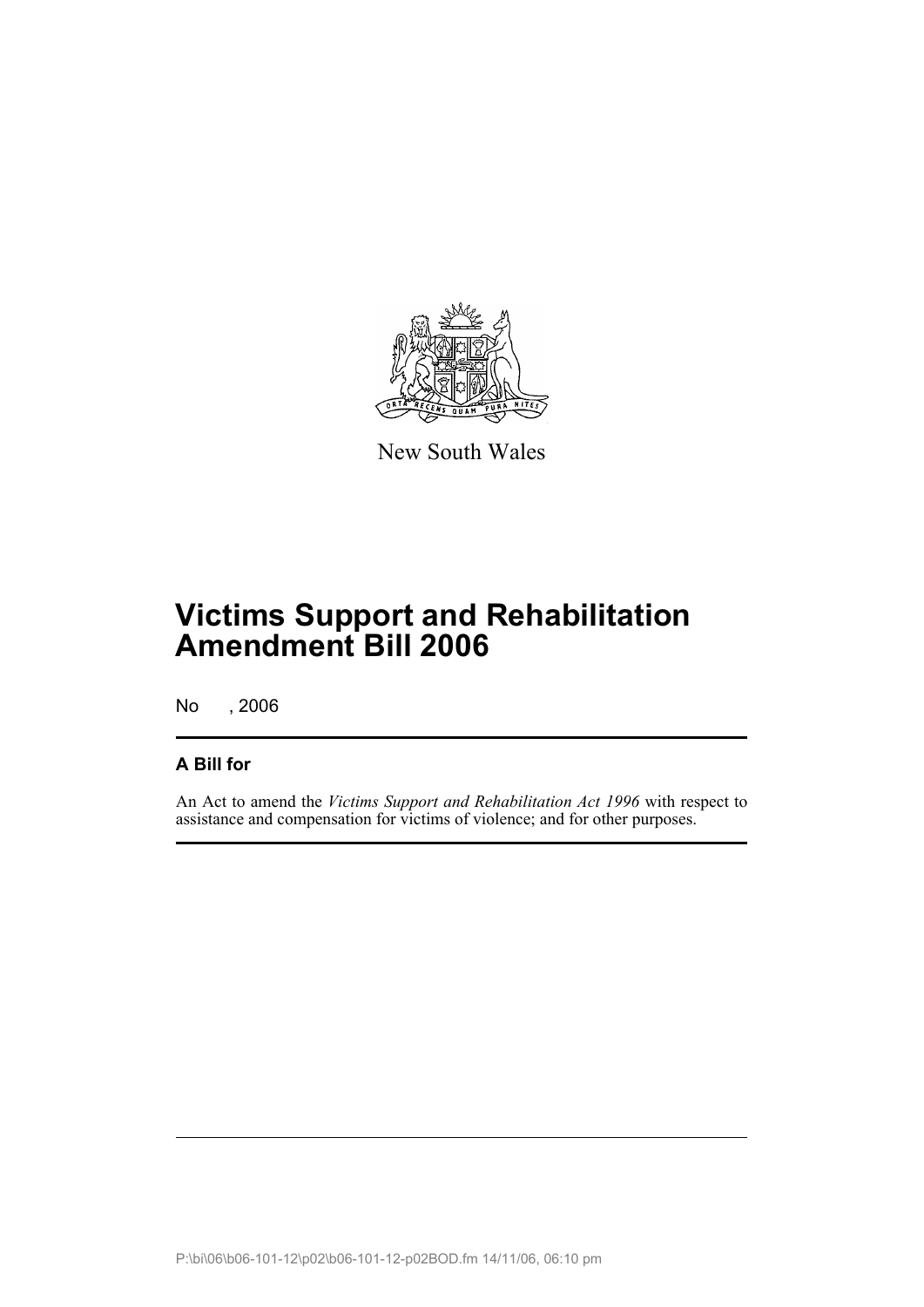<span id="page-11-5"></span><span id="page-11-4"></span><span id="page-11-3"></span><span id="page-11-2"></span><span id="page-11-1"></span><span id="page-11-0"></span>

|              |                                | The Legislature of New South Wales enacts:                                                                                                                                            | $\mathbf{1}$   |
|--------------|--------------------------------|---------------------------------------------------------------------------------------------------------------------------------------------------------------------------------------|----------------|
| 1            | <b>Name of Act</b>             |                                                                                                                                                                                       | $\overline{2}$ |
|              | Act $2006$ .                   | This Act is the Victims Support and Rehabilitation Amendment                                                                                                                          | 3<br>4         |
| $\mathbf{2}$ | <b>Commencement</b>            |                                                                                                                                                                                       | 5              |
|              |                                | This Act commences on a day or days to be appointed by proclamation.                                                                                                                  | 6              |
| 3            |                                | Amendment of Victims Support and Rehabilitation Act 1996 No 115                                                                                                                       | $\overline{7}$ |
|              | in Schedules 1 and 3.          | The Victims Support and Rehabilitation Act 1996 is amended as set out                                                                                                                 | 8<br>9         |
| 4            | <b>Amendment of other Acts</b> |                                                                                                                                                                                       | 10             |
|              | Schedule.                      | The Acts specified in Schedule 2 are amended as set out in that                                                                                                                       | 11<br>12       |
| 5            |                                | Victims Support and Rehabilitation Regulation 2006                                                                                                                                    | 13             |
|              | (1)                            | Schedule 4 is taken to be and has effect as a regulation made under the<br>Victims Support and Rehabilitation Act 1996.                                                               | 14<br>15       |
|              | (2)                            | Part 2 of the Subordinate Legislation Act 1989 does not apply to the<br>regulation set out in Schedule 4.                                                                             | 16<br>17       |
|              | (3)                            | For the purposes of section 10 of the Subordinate Legislation Act 1989,<br>the regulation set out in Schedule 4 is taken to have been published on<br>the date of assent to this Act. | 18<br>19<br>20 |
|              | (4)                            | Sections 39, 40 and 41 of the <i>Interpretation Act 1987</i> do not apply to the<br>regulation set out in Schedule 4.                                                                 | 21<br>22       |
| 6            | <b>Repeal of Act</b>           |                                                                                                                                                                                       | 23             |
|              | (1)                            | This Act is repealed on the day following the day on which all of the<br>provisions of this Act have commenced.                                                                       | 24<br>25       |
|              | (2)                            | The repeal of this Act does not, because of the operation of section 30<br>of the <i>Interpretation Act 1987</i> , affect any amendment made by this Act.                             | 26<br>27       |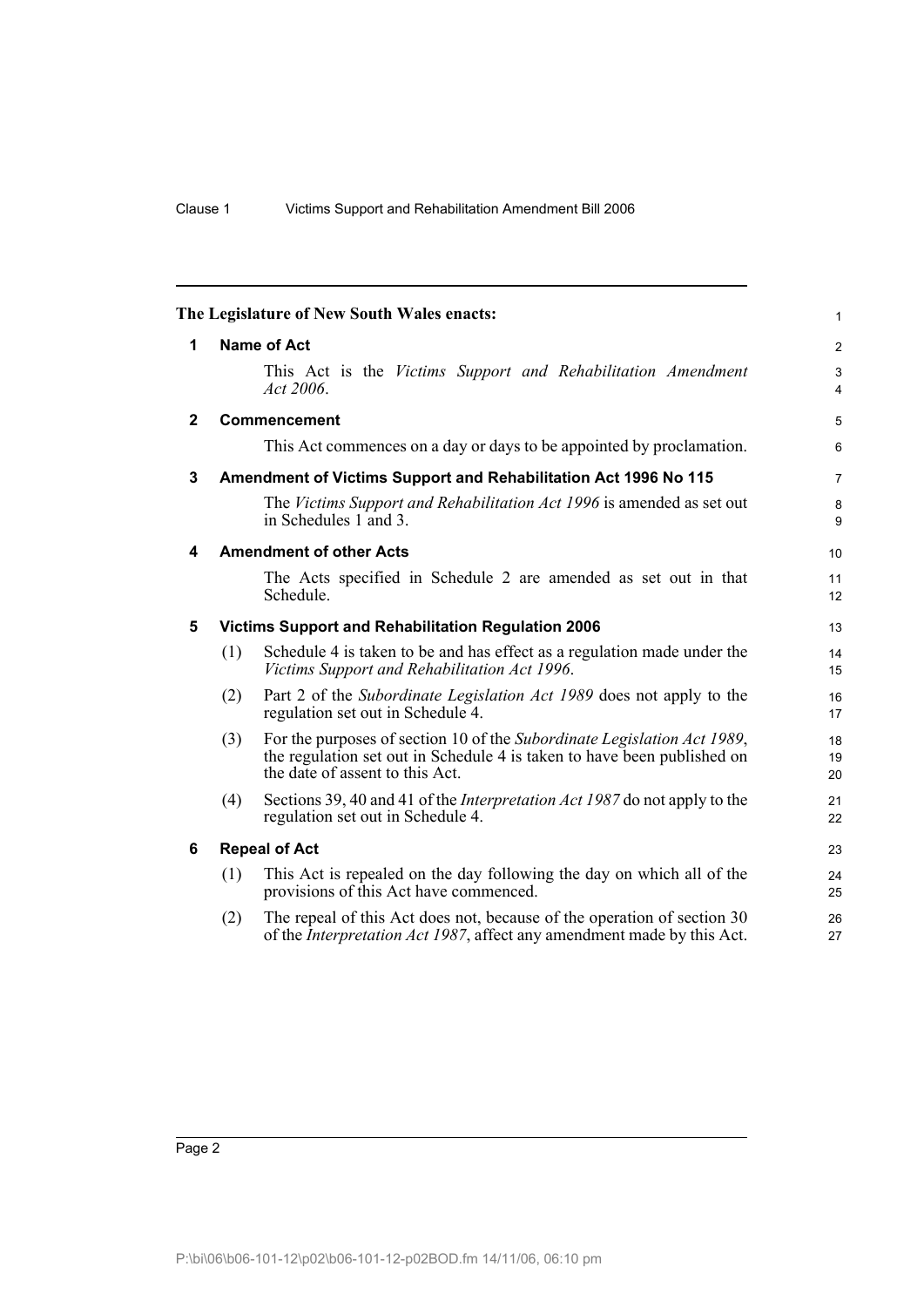Amendments to Victims Support and Rehabilitation Act 1996 Schedule 1

1  $\mathfrak{p}$ 

# <span id="page-12-0"></span>**Schedule 1 Amendments to Victims Support and Rehabilitation Act 1996**

(Section 3) **[1] Section 5 Act of violence** Insert after section 5 (1): (1A) For the avoidance of doubt, the reference to an offence in subsection (1) (a) extends to conduct of a person that would constitute an offence were it not for the fact that the person cannot, or might not, be held to be criminally responsible for the conduct because of the person's age or mental illness or impairment. **[2] Section 9 Who is a family victim?** Insert "half-brother, half-sister," after "sister," in section 9 (3) (e). **[3] Section 14 Compensation payable to primary victims other than for prescribed expenses** Insert after section 14 (2): (3) This section does not apply to statutory compensation for prescribed expenses and statutory compensation under this section is not payable for financial loss to the extent that statutory compensation for prescribed expenses has been awarded for that loss. **[4] Section 14A** Insert after section 14: **14A Compensation payable to primary victims for prescribed expenses** (1) The statutory compensation for which a primary victim is eligible includes statutory compensation for prescribed expenses. (2) Statutory compensation for prescribed expenses is compensation for actual expenses of such kinds as are prescribed by the regulations and incurred by a primary victim of an act of violence as a direct result of the act of violence. (3) No statutory compensation is payable to a person under this section unless the total amount payable to the person as statutory compensation for prescribed expenses is at least: (a) subject to paragraph (b)—\$200, or (b) such other amount as is prescribed by the regulations. 3 4 5 6 7 8 9 10 11 12 13 14 15 16 17 18 19 20 21  $22$ 23 24 25 26 27 28 29 30 31 32 33 34 35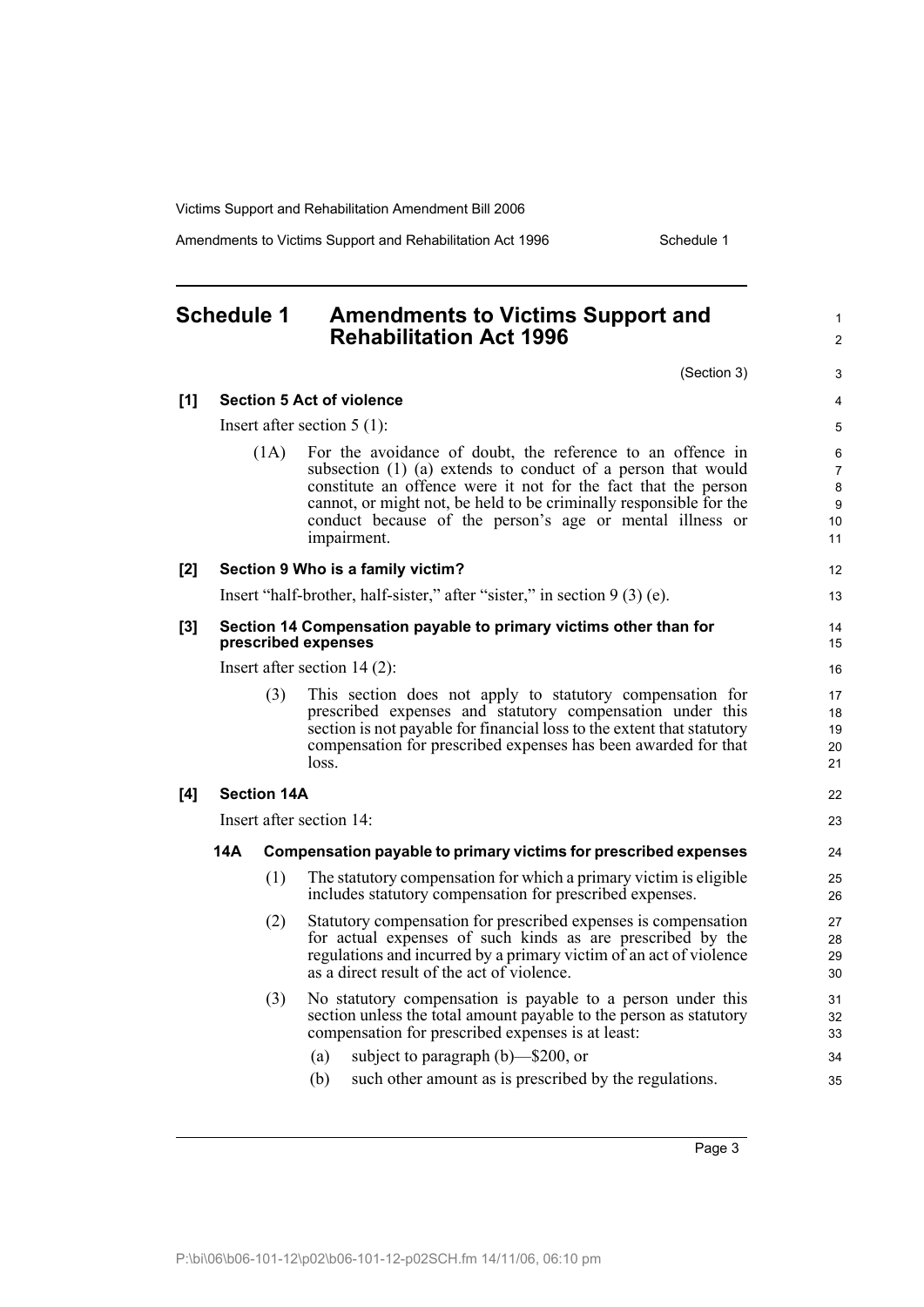(4) The regulations may prescribe the maximum amount that may be awarded in respect of a particular kind of actual expense under this section.

- (5) The total amount that may be awarded to a primary victim as statutory compensation for prescribed expenses in respect of an act of violence is not to exceed:
	- (a) subject to paragraph (b)—\$1,500, or
	- (b) such other amount as is prescribed by the regulations.
- (6) Statutory compensation for prescribed expenses is not payable to a primary victim who has already been awarded statutory compensation to which section 14 applies in respect of the same act of violence.
- (7) Statutory compensation for prescribed expenses is not payable to a primary victim to the extent that the primary victim has received, or is entitled to receive, payment for that loss under any insurance or agreement or under any other Act or law.
- (8) A primary victim who dies ceases to be eligible for statutory compensation for prescribed expenses. Any pending application for compensation made by or on behalf of the primary victim does not survive the death of the primary victim.

**Note.** If a primary victim dies as the direct result of an act of violence, a member of the victim's family may become eligible under Division 1 of this Part for statutory compensation.

(9) For the purposes of this section, expenses incurred by a primary victim of an act of violence for the provision of security measures in response to the act of violence are taken to be expenses incurred by the primary victim as a direct result of the act of violence.

#### **[5] Section 18 Compensation for financial loss**

Insert after section 18 (3):

(3A) The rules may make provision limiting the amount that may be awarded as compensation for the cost of counselling services (for example, by reference to a maximum hourly rate for counselling services and the maximum amount payable). Compensation for counselling services is to be calculated in accordance with any such provisions of the rules.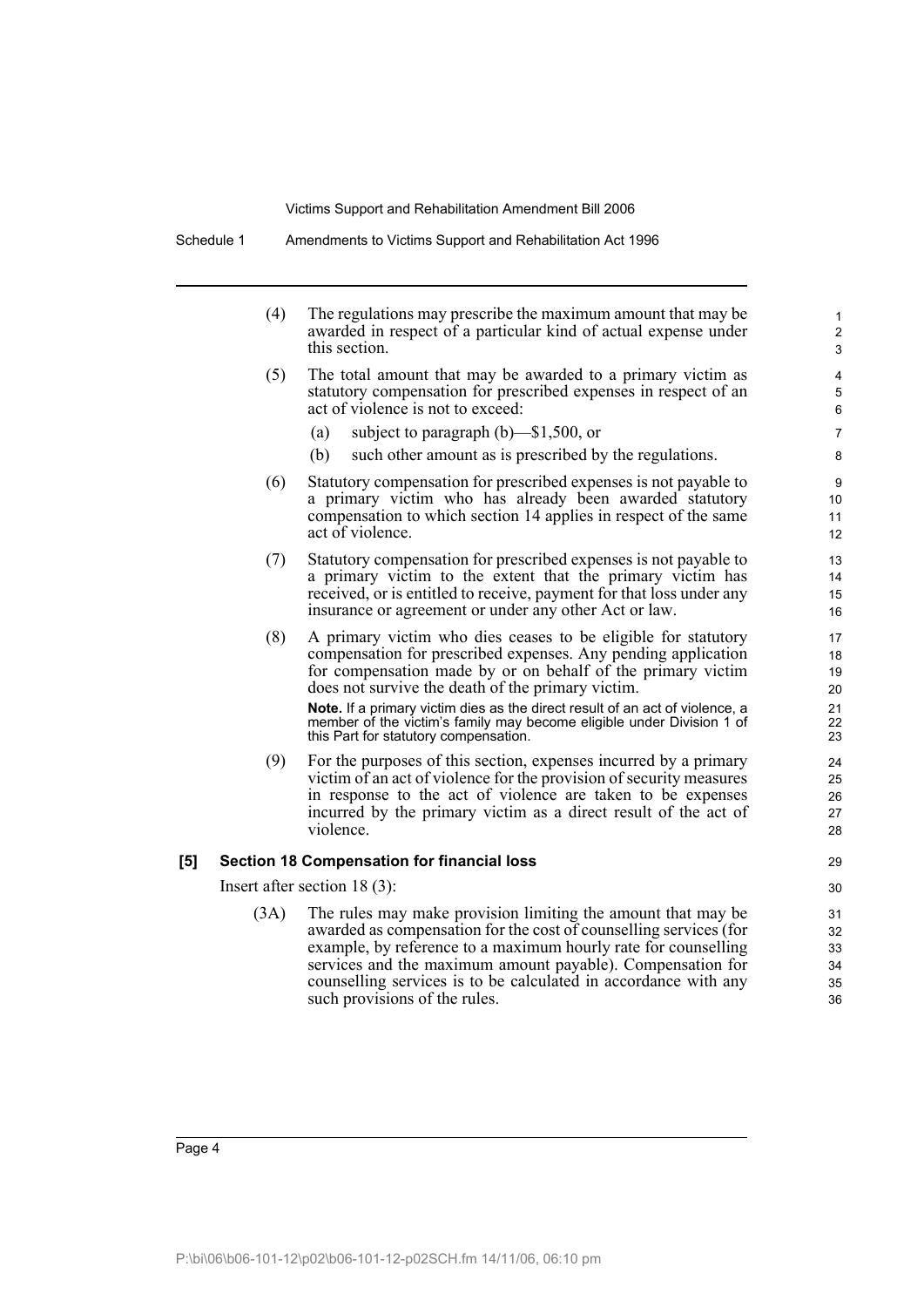|  |  | Amendments to Victims Support and Rehabilitation Act 1996 | Schedule 1 |
|--|--|-----------------------------------------------------------|------------|
|--|--|-----------------------------------------------------------|------------|

| [6]    | <b>Section 18 (6)</b>           |     |                                                                                                                                                                                                                                                                                                        | $\mathbf{1}$               |
|--------|---------------------------------|-----|--------------------------------------------------------------------------------------------------------------------------------------------------------------------------------------------------------------------------------------------------------------------------------------------------------|----------------------------|
|        | Insert after section $18(5)$ :  |     |                                                                                                                                                                                                                                                                                                        | $\mathbf{2}$               |
|        | (6)                             |     | This section does not apply to statutory compensation for<br>prescribed expenses.                                                                                                                                                                                                                      | 3<br>$\overline{4}$        |
| $[7]$  |                                 |     | <b>Section 19A Deduction from certain awards</b>                                                                                                                                                                                                                                                       | 5                          |
|        | section $19A(3)$ .              |     | Insert "or statutory compensation for prescribed expenses" after "victims" in                                                                                                                                                                                                                          | 6<br>7                     |
| [8]    |                                 |     | Section 20 Threshold amount of compensation                                                                                                                                                                                                                                                            | 8                          |
|        |                                 |     | Omit "\$2,400" from section 20 (1) (a). Insert instead "\$7,500".                                                                                                                                                                                                                                      | 9                          |
| [9]    | Section 20 (1) (b)              |     |                                                                                                                                                                                                                                                                                                        | 10                         |
|        |                                 |     | Omit "fixed by proclamation". Insert instead "prescribed by the regulations".                                                                                                                                                                                                                          | 11                         |
| [10]   | <b>Section 20 (2)</b>           |     |                                                                                                                                                                                                                                                                                                        | 12                         |
|        | Omit the subsection.            |     |                                                                                                                                                                                                                                                                                                        | 13                         |
| [11]   | <b>Section 20 (3)</b>           |     |                                                                                                                                                                                                                                                                                                        | 14                         |
|        |                                 |     | Insert "or statutory compensation for prescribed expenses" after "victims".                                                                                                                                                                                                                            | 15                         |
| [12]   | Section 20 (3A)                 |     |                                                                                                                                                                                                                                                                                                        | 16                         |
|        | Insert after section $20(3)$ :  |     |                                                                                                                                                                                                                                                                                                        | 17                         |
|        | (3A)                            |     | For the purposes of this section:                                                                                                                                                                                                                                                                      | 18                         |
|        |                                 | (a) | the total amount of compensation payable to a person as<br>compensation for compensable injuries is the total amount<br>arrived at after any reduction in that compensation to be<br>made under section 19, 30 or 31 or the schedule of<br>compensable injuries, and                                   | 19<br>20<br>21<br>22<br>23 |
|        |                                 | (b) | no other reduction in that compensation made under this<br>Act is to be taken into account in determining the total<br>amount of that compensation.                                                                                                                                                    | 24<br>25<br>26             |
| $[13]$ |                                 |     | Section 21 Special payments for approved counselling services                                                                                                                                                                                                                                          | 27                         |
|        | Insert after section 21 $(3)$ : |     |                                                                                                                                                                                                                                                                                                        | 28                         |
|        | (3A)                            |     | Subject to the rules, a person may be considered to be a victim for<br>the purposes of payments for approved counselling services for<br>an initial period of 2 hours if a compensation assessor is satisfied<br>that counselling may assist in establishing whether or not the<br>person is a victim. | 29<br>30<br>31<br>32<br>33 |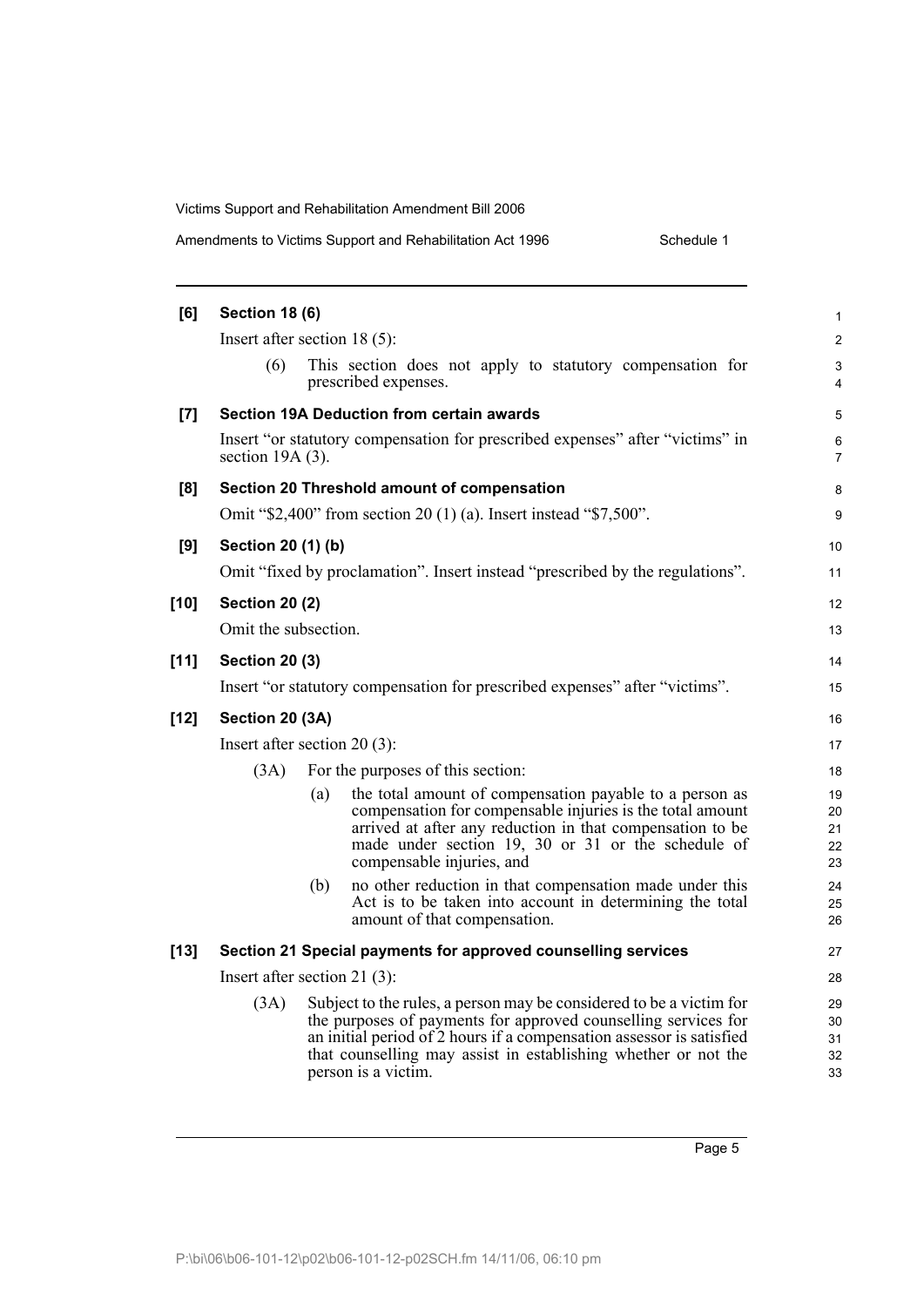| $[14]$ |                 | <b>Section 22 Secondary or family victims</b>                                                                                                                                                                                                                                                                                                                                                                                                                                                                                                                                                                                                                                                                                 | 1                                                                             |
|--------|-----------------|-------------------------------------------------------------------------------------------------------------------------------------------------------------------------------------------------------------------------------------------------------------------------------------------------------------------------------------------------------------------------------------------------------------------------------------------------------------------------------------------------------------------------------------------------------------------------------------------------------------------------------------------------------------------------------------------------------------------------------|-------------------------------------------------------------------------------|
|        |                 | Insert "to which section 14 applies" after "compensation" where secondly<br>occurring in section $22(1)$ .                                                                                                                                                                                                                                                                                                                                                                                                                                                                                                                                                                                                                    | $\sqrt{2}$<br>3                                                               |
| $[15]$ | violence        | Section 23 Eligibility to receive compensation in respect of same act of                                                                                                                                                                                                                                                                                                                                                                                                                                                                                                                                                                                                                                                      | 4<br>5                                                                        |
|        | $23(1)$ .       | Insert "(except as provided by subsection $(1A)$ )" after "violence" in section                                                                                                                                                                                                                                                                                                                                                                                                                                                                                                                                                                                                                                               | 6<br>$\overline{7}$                                                           |
| $[16]$ | Section 23 (1A) |                                                                                                                                                                                                                                                                                                                                                                                                                                                                                                                                                                                                                                                                                                                               | 8                                                                             |
|        |                 | Insert after section 23 $(1)$ :                                                                                                                                                                                                                                                                                                                                                                                                                                                                                                                                                                                                                                                                                               | 9                                                                             |
|        | (1A)            | This section does not prevent a person from receiving an award<br>of statutory compensation to which section 14 applies in addition<br>to an award of statutory compensation for prescribed expenses in<br>respect of the same act of violence.<br>Note. However, section 14 (3) prevents a person from being granted<br>compensation for financial loss to the extent that statutory compensation<br>for prescribed expenses has been awarded for that loss. Further, under<br>section 14A (6), statutory compensation for prescribed expenses is not<br>payable to a person to the extent that the person has been awarded<br>statutory compensation to which section 14 applies in respect of the<br>same act of violence. | 10<br>11<br>$12 \overline{ }$<br>13<br>14<br>15<br>16<br>17<br>18<br>19<br>20 |
| $[17]$ |                 | <b>Section 25 Lodging of applications</b>                                                                                                                                                                                                                                                                                                                                                                                                                                                                                                                                                                                                                                                                                     | 21                                                                            |
|        |                 | Omit "Clerk" wherever occurring in section 25 (3). Insert instead "registrar".                                                                                                                                                                                                                                                                                                                                                                                                                                                                                                                                                                                                                                                | 22                                                                            |
| $[18]$ |                 | Section 26 Time for lodging applications                                                                                                                                                                                                                                                                                                                                                                                                                                                                                                                                                                                                                                                                                      | 23                                                                            |
|        |                 | Insert after section $26(2)$ :                                                                                                                                                                                                                                                                                                                                                                                                                                                                                                                                                                                                                                                                                                | 24                                                                            |
|        | (2A)            | However, leave may not be given for the acceptance of an<br>application lodged out of time if the application is for statutory<br>compensation for prescribed expenses.                                                                                                                                                                                                                                                                                                                                                                                                                                                                                                                                                       | 25<br>26<br>27                                                                |
| $[19]$ |                 | <b>Section 29 Determination of applications</b>                                                                                                                                                                                                                                                                                                                                                                                                                                                                                                                                                                                                                                                                               | 28                                                                            |
|        |                 | Insert after section $29(1)$ :                                                                                                                                                                                                                                                                                                                                                                                                                                                                                                                                                                                                                                                                                                | 29                                                                            |
|        | (1AA)           | If the application is for statutory compensation to which section<br>14 applies and the compensation assessor is satisfied that the<br>applicant is not eligible to receive that kind of statutory<br>compensation (solely because of the operation of section 20), but<br>is eligible to receive statutory compensation for prescribed<br>expenses, the compensation assessor may, with the consent of the<br>applicant, determine the application as if it were an application<br>for statutory compensation for prescribed expenses.                                                                                                                                                                                       | 30<br>31<br>32<br>33<br>34<br>35<br>36<br>37                                  |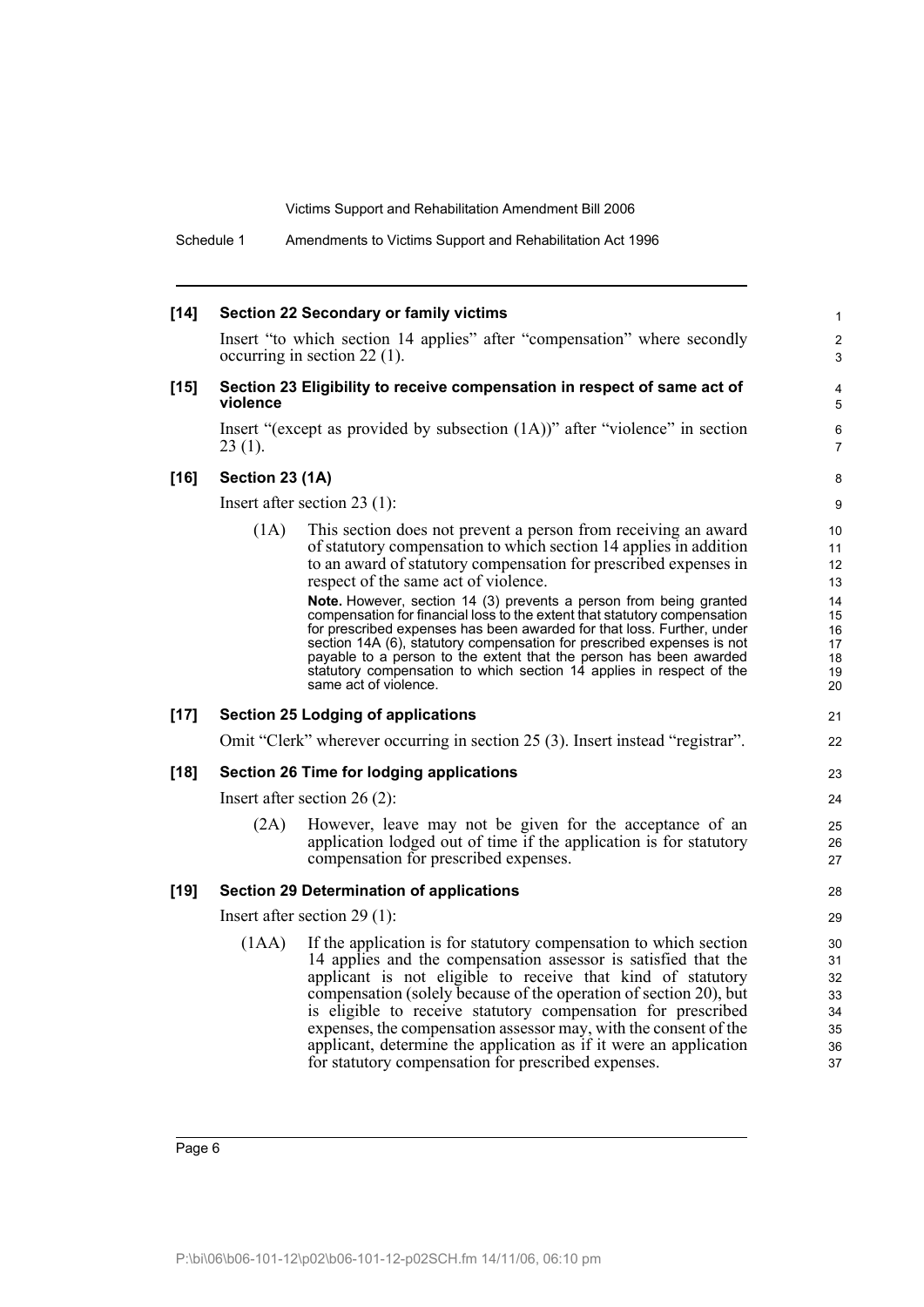|  | Amendments to Victims Support and Rehabilitation Act 1996 |  |  |  | Schedule 1 |
|--|-----------------------------------------------------------|--|--|--|------------|
|--|-----------------------------------------------------------|--|--|--|------------|

| $[20]$ | Section 29 (5) (a)    |                                                                                                                                                                                                                                                                                                                                                          | $\mathbf{1}$                     |
|--------|-----------------------|----------------------------------------------------------------------------------------------------------------------------------------------------------------------------------------------------------------------------------------------------------------------------------------------------------------------------------------------------------|----------------------------------|
|        |                       | Insert "(or compensation for prescribed expenses)" after "financial loss".                                                                                                                                                                                                                                                                               | $\overline{2}$                   |
| $[21]$ |                       | Section 30 Reasons for not making award or for reducing amount of<br>compensation payable                                                                                                                                                                                                                                                                | 3<br>4                           |
|        |                       | Insert after section $30(1)(b)$ :                                                                                                                                                                                                                                                                                                                        | 5                                |
|        |                       | (b1)<br>whether the act of violence was reported to a relevant<br>health professional or practitioner, or a relevant agency,                                                                                                                                                                                                                             | 6<br>7                           |
| $[22]$ | Section 30 (2A)       |                                                                                                                                                                                                                                                                                                                                                          | 8                                |
|        |                       | Insert after section $30(2)$ :                                                                                                                                                                                                                                                                                                                           | 9                                |
|        | (2A)                  | In determining the matter referred to in subsection $(1)$ $(d)$ in the<br>case of an act of violence involving sexual assault or domestic<br>violence, the compensation assessor must have regard to the<br>nature of the relationship between the victim and the person or<br>persons by whom the act of violence is alleged to have been<br>committed. | 10<br>11<br>12<br>13<br>14<br>15 |
| $[23]$ | Section 30 (4A)       |                                                                                                                                                                                                                                                                                                                                                          | 16                               |
|        |                       | Insert after section 30 $(4)$ :                                                                                                                                                                                                                                                                                                                          | 17                               |
|        | (4A)                  | The compensation assessor may postpone the determination of a<br>person's application for statutory compensation pending the<br>determination of another application for statutory compensation<br>if the person has been convicted of an offence that is a <b>relevant</b><br><i>offence</i> under section 46 in relation to that other application.    | 18<br>19<br>20<br>21<br>22       |
| $[24]$ | compensation          | Section 31 Determination for restitution may be set off against award of                                                                                                                                                                                                                                                                                 | 23<br>24                         |
|        |                       | Insert "has been made or" after "Division 8 that" in section 31 (1).                                                                                                                                                                                                                                                                                     | 25                               |
| $[25]$ | <b>Section 31 (1)</b> |                                                                                                                                                                                                                                                                                                                                                          | 26                               |
|        |                       | Insert "determination for restitution or" before "proposed determination".                                                                                                                                                                                                                                                                               | 27                               |
| $[26]$ | <b>Section 31 (2)</b> |                                                                                                                                                                                                                                                                                                                                                          | 28                               |
|        |                       | Omit the subsection. Insert instead:                                                                                                                                                                                                                                                                                                                     | 29                               |
|        | (2)                   | On the reduction under this section of the amount of an award<br>made to a person, the person is taken to have paid the amount of<br>the determination or proposed determination for restitution to the<br>extent of the reduction.                                                                                                                      | 30<br>31<br>32<br>33             |
|        |                       |                                                                                                                                                                                                                                                                                                                                                          |                                  |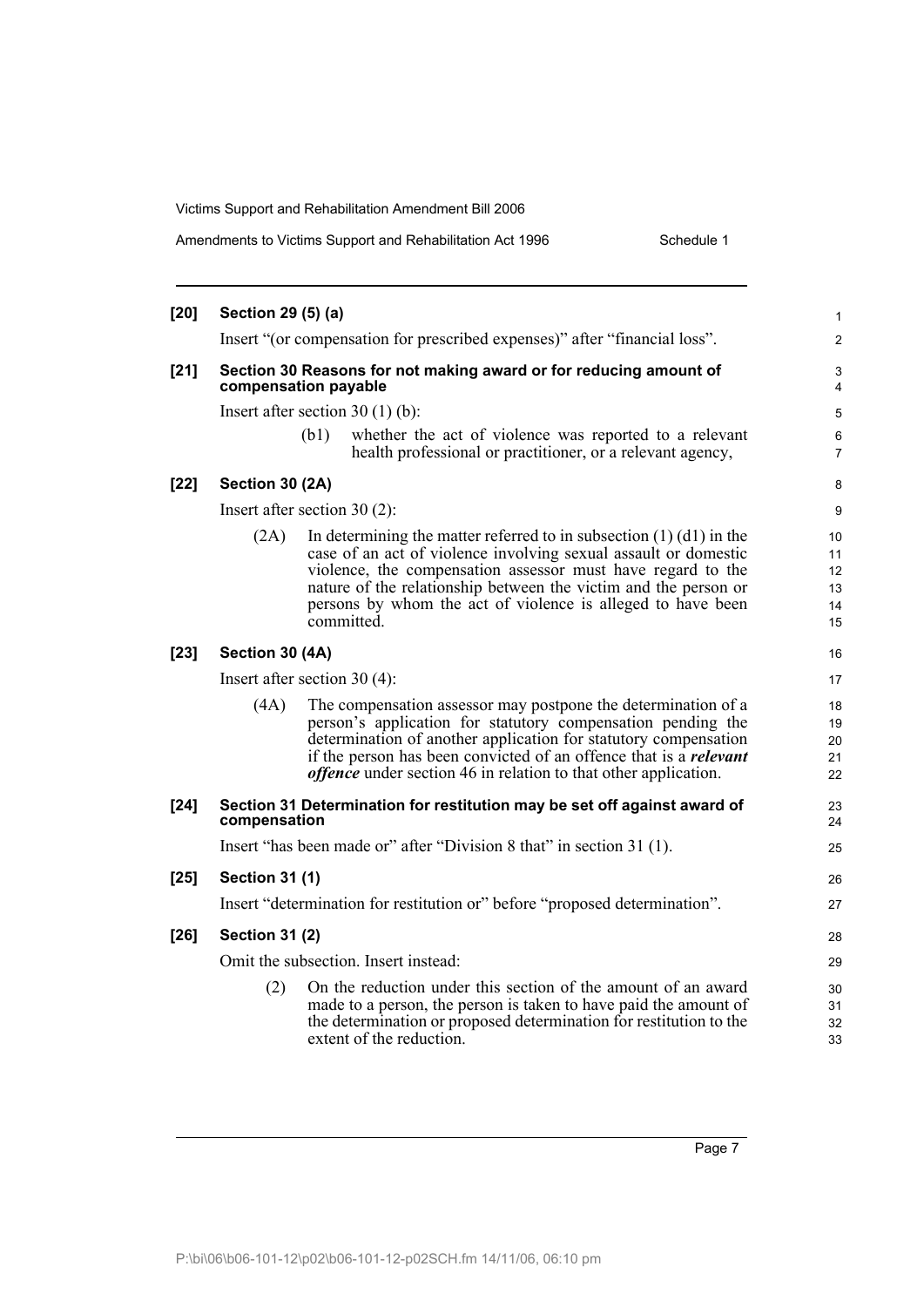Schedule 1 Amendments to Victims Support and Rehabilitation Act 1996

| $[27]$ |                            | Section 33 Interim awards of compensation                                                                                                                                                                                                                                                                                           | $\mathbf{1}$               |
|--------|----------------------------|-------------------------------------------------------------------------------------------------------------------------------------------------------------------------------------------------------------------------------------------------------------------------------------------------------------------------------------|----------------------------|
|        |                            | Insert after section $33(4)$ :                                                                                                                                                                                                                                                                                                      | $\overline{2}$             |
|        | (5)                        | An interim award of statutory compensation for funeral expenses<br>referred to in subsection $(1)$ (b) may only be made to the extent<br>that the expenses are reasonable.                                                                                                                                                          | 3<br>4<br>5                |
| $[28]$ |                            | Section 33A Reimbursement of persons who incur funeral expenses                                                                                                                                                                                                                                                                     | 6                          |
|        |                            | Omit section 33A (1). Insert instead:                                                                                                                                                                                                                                                                                               | 7                          |
|        | (1)                        | This section applies if expenses relating to the funeral of a<br>primary victim of an act of violence have been incurred by a<br>person who is not eligible for statutory compensation as a family<br>victim.                                                                                                                       | 8<br>9<br>10<br>11         |
| $[29]$ |                            | Section 34 Compensation may be awarded subject to conditions                                                                                                                                                                                                                                                                        | 12                         |
|        | $34 (1A)(a)$ .             | Insert ", other than a family victim," after "award is made" in section                                                                                                                                                                                                                                                             | 13<br>14                   |
| $[30]$ | <b>Section 34 (1A) (b)</b> |                                                                                                                                                                                                                                                                                                                                     | 15                         |
|        |                            | Insert "(other than a family victim)" after "award is made".                                                                                                                                                                                                                                                                        | 16                         |
| $[31]$ | before Tribunal            | Section 35 Costs of applications for compensation and proceedings                                                                                                                                                                                                                                                                   | 17<br>18                   |
|        |                            | Insert after section $35(7)$ :                                                                                                                                                                                                                                                                                                      | 19                         |
|        | (8)                        | This section does not apply in relation to an application for<br>statutory compensation for prescribed expenses except in a case<br>where the application has been determined as an application for<br>statutory compensation for prescribed expenses because of the<br>operation of section 29 (1AA).                              | 20<br>21<br>22<br>23<br>24 |
|        | (9)                        | In any such case, the Tribunal or a compensation assessor may<br>award an applicant his or her costs in respect of the application,<br>and in such amounts as the Tribunal or assessor thinks fit, if the<br>Tribunal or assessor is of the opinion that the special<br>circumstances of the case justify such an award being made. | 25<br>26<br>27<br>28<br>29 |
| $[32]$ |                            | Part 2, Division 6, heading                                                                                                                                                                                                                                                                                                         | 30                         |
|        |                            | Omit the heading. Insert instead:                                                                                                                                                                                                                                                                                                   | 31                         |
|        | <b>Division 6</b>          | <b>Reviews by Director and appeals and</b><br>references to Tribunal and District Court                                                                                                                                                                                                                                             | 32<br>33                   |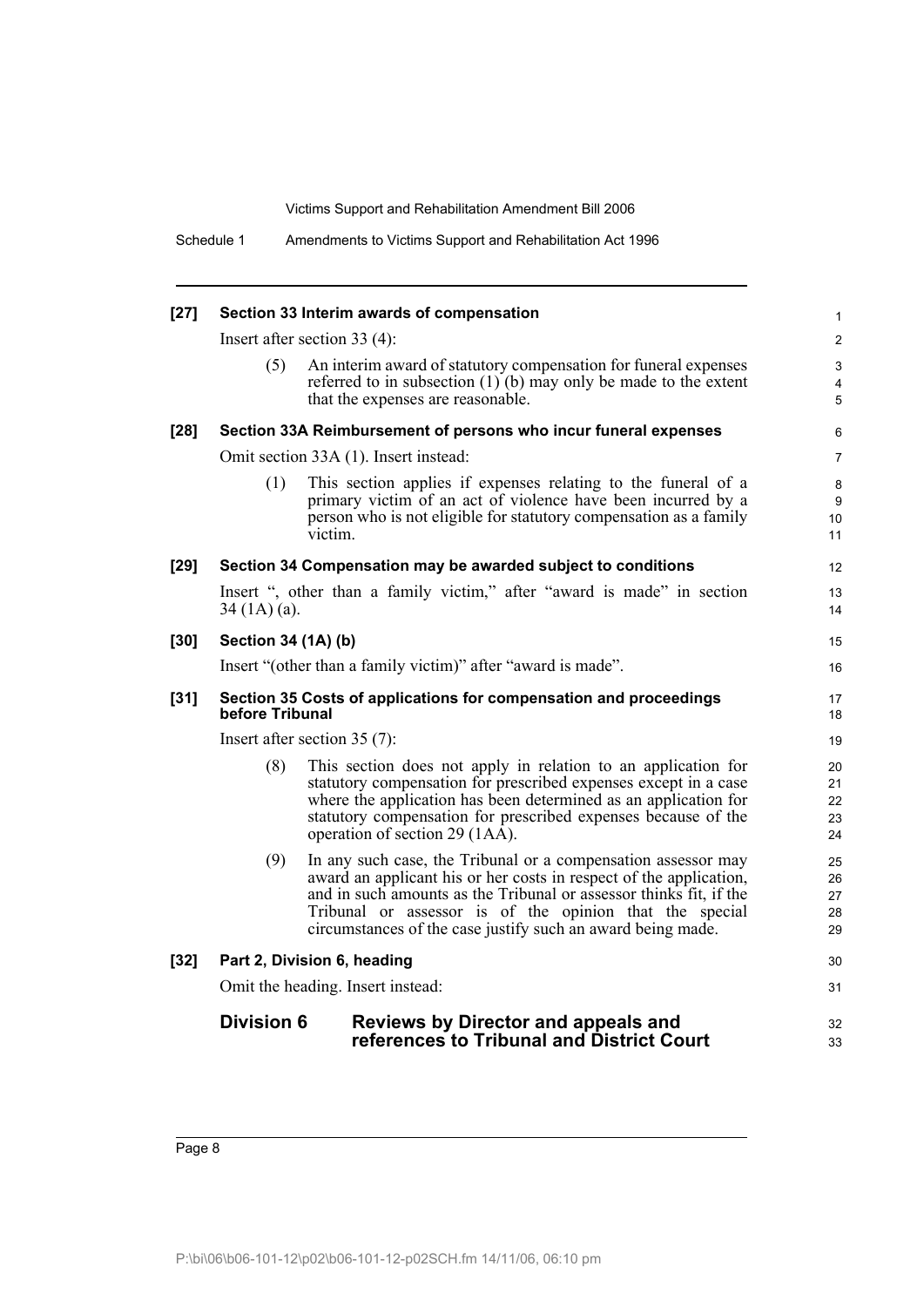| $[33]$ |                                            | <b>Section 35A</b>    |                                                                                                                                                                                                                                                                                             | 1                          |  |
|--------|--------------------------------------------|-----------------------|---------------------------------------------------------------------------------------------------------------------------------------------------------------------------------------------------------------------------------------------------------------------------------------------|----------------------------|--|
|        |                                            |                       | Insert before section 36:                                                                                                                                                                                                                                                                   | $\overline{2}$             |  |
|        | 35A                                        |                       | Review of amount awarded as statutory compensation for<br>prescribed expenses                                                                                                                                                                                                               | 3<br>4                     |  |
|        |                                            | (1)                   | An applicant for statutory compensation for prescribed expenses<br>may apply to the Director for the correction of a miscalculation<br>in the amount awarded by a compensation assessor as statutory<br>compensation for prescribed expenses.                                               | 5<br>6<br>7<br>8           |  |
|        |                                            | (2)                   | An application to the Director under this section must be made<br>within 28 days after the day on which the relevant notice of the<br>determination of the compensation assessor was duly served.                                                                                           | 9<br>10<br>11              |  |
|        |                                            | (3)                   | Any such application must be in the form required by the rules<br>and must be lodged with the Director.                                                                                                                                                                                     | 12<br>13                   |  |
|        |                                            | (4)                   | The Director may determine the application by:                                                                                                                                                                                                                                              | 14                         |  |
|        |                                            |                       | affirming the amount awarded by the compensation<br>(a)<br>assessor, or                                                                                                                                                                                                                     | 15<br>16                   |  |
|        |                                            |                       | (b)<br>varying the award by correcting any miscalculation in the<br>amount of the award.                                                                                                                                                                                                    | 17<br>18                   |  |
|        |                                            | (5)                   | Written notice is to be given to an applicant under this section of<br>the determination of the Director.                                                                                                                                                                                   | 19<br>20                   |  |
| $[34]$ | Section 36 Appeal to Tribunal by applicant |                       |                                                                                                                                                                                                                                                                                             |                            |  |
|        | Insert after section $36(1)$ :             |                       |                                                                                                                                                                                                                                                                                             |                            |  |
|        |                                            | (1A)                  | The applicant may not appeal to the Tribunal for the correction of<br>miscalculation in the amount awarded as<br>a.<br>statutory<br>compensation for prescribed expenses.<br>Note. An applicant may apply to the Director under section 35A for the<br>correction of such a miscalculation. | 23<br>24<br>25<br>26<br>27 |  |
| $[35]$ |                                            |                       | Section 42 Compensation Fund Corporation to pay compensation                                                                                                                                                                                                                                | 28                         |  |
|        |                                            |                       | Insert "(other than statutory compensation for prescribed expenses)" after<br>"statutory compensation" in section 42 (1).                                                                                                                                                                   | 29<br>30                   |  |
| $[36]$ |                                            | <b>Section 42 (1)</b> |                                                                                                                                                                                                                                                                                             | 31                         |  |
|        |                                            |                       | Insert "(including costs awarded in respect of an application for statutory<br>compensation for prescribed expenses)" after "costs".                                                                                                                                                        | 32<br>33                   |  |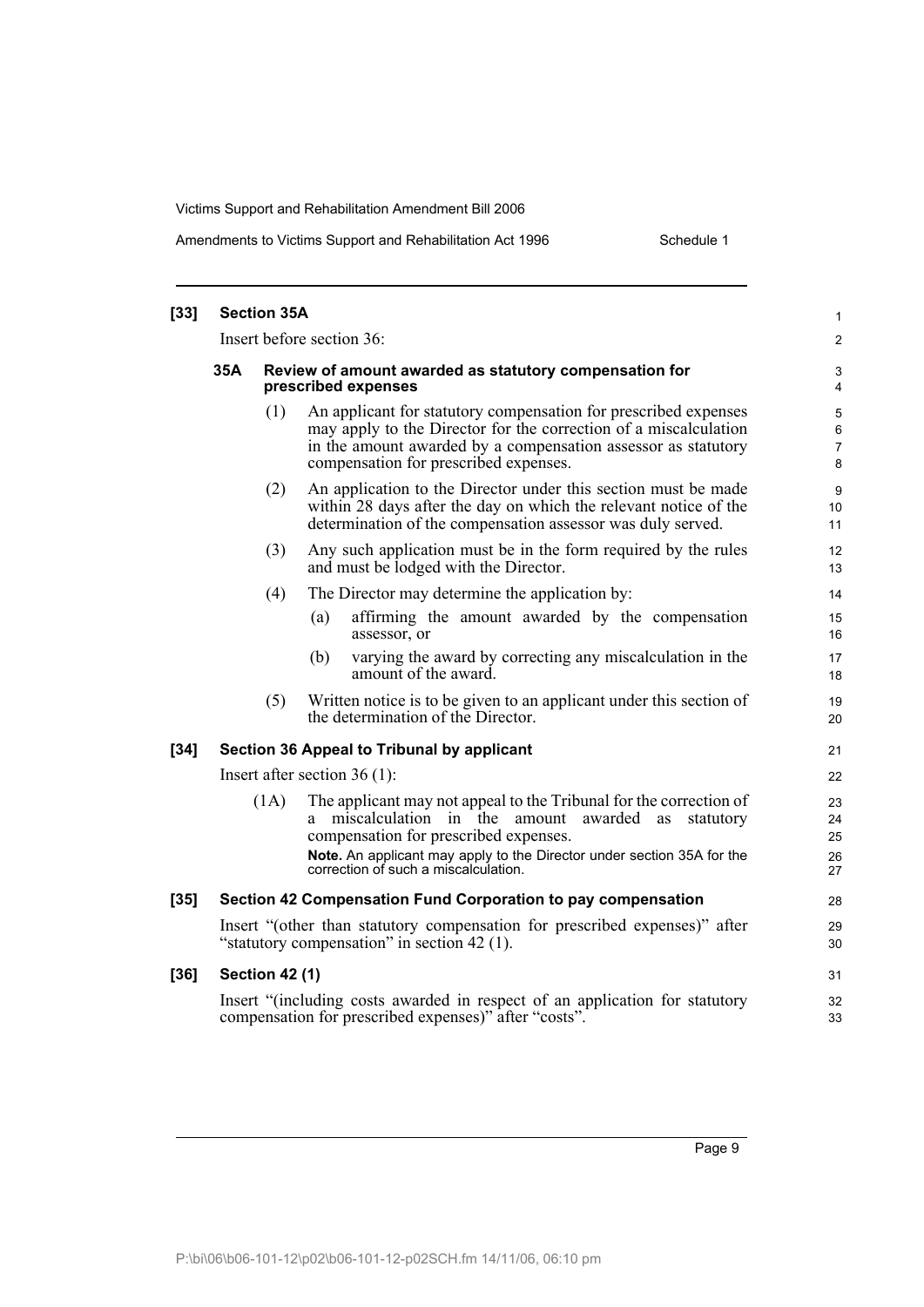Schedule 1 Amendments to Victims Support and Rehabilitation Act 1996

| $[37]$ | Section 42 (1A)                |                                                                                                                                                                                                                                   | 1                    |
|--------|--------------------------------|-----------------------------------------------------------------------------------------------------------------------------------------------------------------------------------------------------------------------------------|----------------------|
|        | Insert after section $42$ (1): |                                                                                                                                                                                                                                   | $\overline{2}$       |
|        | (1A)                           | After an award of statutory compensation for prescribed<br>expenses is made, the Director is required to forward to the<br>Compensation Fund Corporation a copy of the notice under<br>section 29 of the determination concerned. | 3<br>4<br>5<br>6     |
| $[38]$ | <b>Section 42 (2)</b>          |                                                                                                                                                                                                                                   | 7                    |
|        | Omit "such an application".    |                                                                                                                                                                                                                                   | 8                    |
|        |                                | Insert instead "the application or notice (as the case may be)".                                                                                                                                                                  | 9                    |
| $[39]$ |                                | Sections 74, 75 (1)–(3) and 77F (1)–(3)                                                                                                                                                                                           | 10                   |
|        |                                | Omit "or clerk" wherever occurring.                                                                                                                                                                                               | 11                   |
| [40]   |                                | Sections 75 (3) and 77F (3)                                                                                                                                                                                                       | 12                   |
|        |                                | Omit "office or" wherever occurring.                                                                                                                                                                                              | 13                   |
| $[41]$ |                                | Schedule 1 Compensable injuries                                                                                                                                                                                                   | 14                   |
|        |                                | Omit clause 7A (1) (a). Insert instead:                                                                                                                                                                                           | 15                   |
|        |                                | injury resulting from an act that occurred in the<br>(a)<br>commission of a domestic violence offence,                                                                                                                            | 16<br>17             |
| $[42]$ | Schedule 1, clause 7A          |                                                                                                                                                                                                                                   | 18                   |
|        | Insert after clause $7A(2)$ :  |                                                                                                                                                                                                                                   | 19                   |
|        | (3)                            | In this clause:                                                                                                                                                                                                                   | 20                   |
|        |                                | domestic violence offence means a personal violence offence<br>(within the meaning of the <i>Crimes Act 1900</i> ) against any of the<br>following persons:                                                                       | 21<br>22<br>23       |
|        |                                | (a)<br>a person who is or has been married to the person who<br>committed the offence,                                                                                                                                            | 24<br>25             |
|        |                                | a person who has or has had a de facto relationship (within<br>(b)<br>the meaning of the Property (Relationships) Act 1984)<br>with the person who committed the offence,                                                         | 26<br>27<br>28       |
|        |                                | a person who has or has had an intimate personal<br>(c)<br>relationship with the person who committed the offence,<br>whether or not the intimate relationship involves or has<br>involved a relationship of a sexual nature,     | 29<br>30<br>31<br>32 |
|        |                                | a person who, at the time of the offence, was living in the<br>(d)<br>same household as the person who committed the offence,                                                                                                     | 33<br>34             |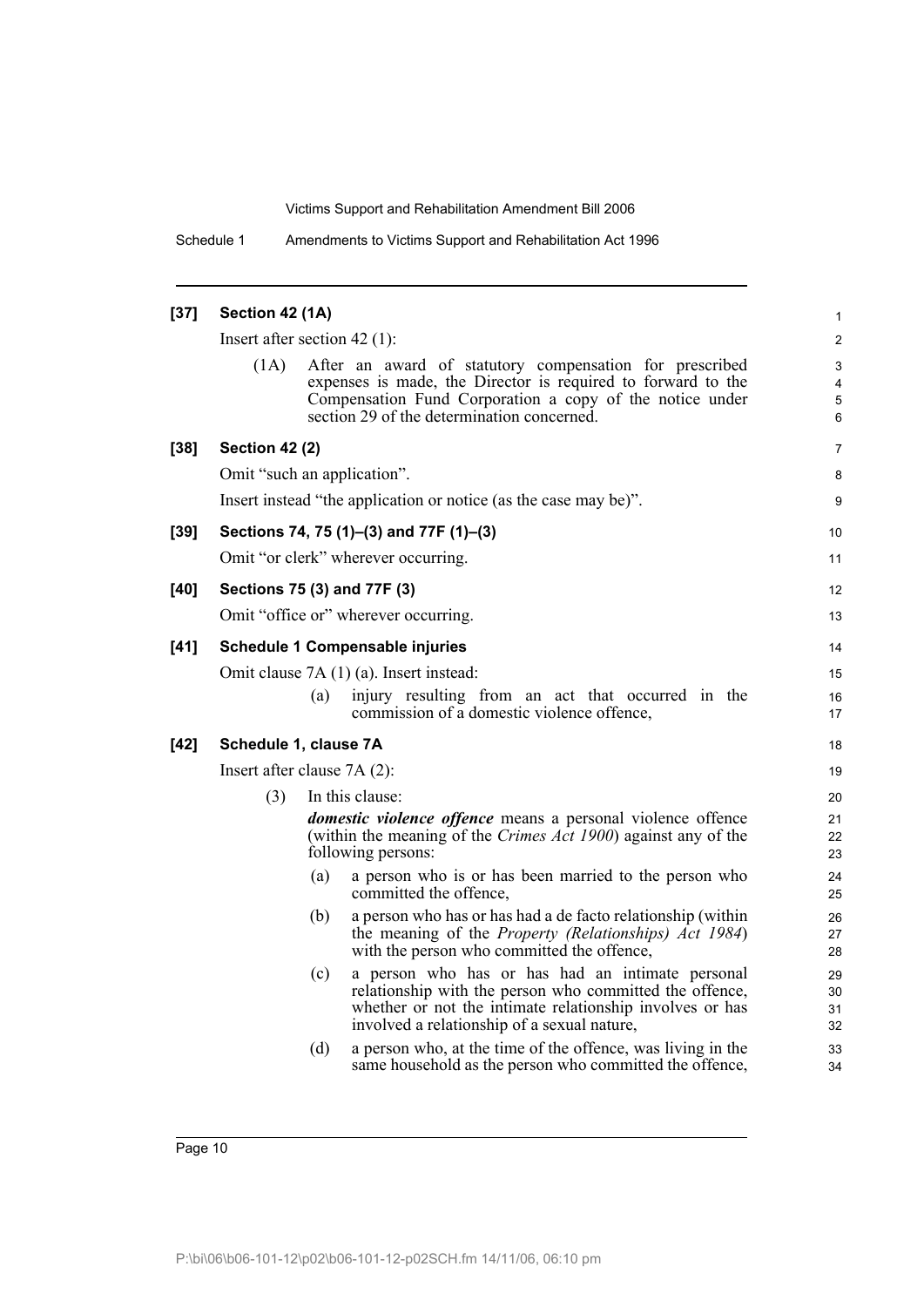[43]

 $[45]$ 

### Amendments to Victims Support and Rehabilitation Act 1996 Schedule 1

|        |    | (e)                     | a person who, at the time of the offence, was living as a<br>long-term resident in the same residential facility as the<br>other person (not being a facility that is a correctional<br>centre within the meaning of the Crimes (Administration of<br>Sentences) Act 1999 or a detention centre within the<br>meaning of the Children (Detention Centres) Act 1987), | $\mathbf{1}$<br>$\overline{2}$<br>$\mathbf{3}$<br>$\overline{\mathbf{4}}$<br>$\overline{5}$<br>6 |
|--------|----|-------------------------|----------------------------------------------------------------------------------------------------------------------------------------------------------------------------------------------------------------------------------------------------------------------------------------------------------------------------------------------------------------------|--------------------------------------------------------------------------------------------------|
|        |    | (f)                     | a person who, at the time of the offence, had a relationship<br>involving his or her dependence on the ongoing paid or<br>unpaid care of the person who committed the offence,                                                                                                                                                                                       | $\overline{7}$<br>8<br>9                                                                         |
|        |    | (g)                     | a person who is or has been a parent, guardian or<br>step-parent of the person who committed the offence,                                                                                                                                                                                                                                                            | 10<br>11                                                                                         |
|        |    | (h)                     | a person who is or has been a child or step-child of the<br>person who committed the offence, or some other child of<br>whom the person is the guardian,                                                                                                                                                                                                             | 12<br>13<br>14                                                                                   |
|        |    | (i)                     | a person who is or has been a brother, sister, half-brother,<br>half-sister, step-brother or step-sister of the person who<br>committed the offence.                                                                                                                                                                                                                 | 15<br>16<br>17                                                                                   |
| [43]   |    | Schedule 1, table       |                                                                                                                                                                                                                                                                                                                                                                      | 18                                                                                               |
|        |    |                         | Omit "first" from column 1 of the matter relating to " <b>Burns</b> ".                                                                                                                                                                                                                                                                                               | 19                                                                                               |
|        |    | Insert instead "third". |                                                                                                                                                                                                                                                                                                                                                                      | 20                                                                                               |
| [44]   |    |                         | Schedule 3 Savings, transitional and other provisions                                                                                                                                                                                                                                                                                                                | 21                                                                                               |
|        |    |                         | Insert at the end of clause $1(1)$ :                                                                                                                                                                                                                                                                                                                                 | 22                                                                                               |
|        |    |                         | Victims Support and Rehabilitation Amendment Act 2006                                                                                                                                                                                                                                                                                                                | 23                                                                                               |
| $[45]$ |    |                         | Schedule 3, Part 2, clause 4A                                                                                                                                                                                                                                                                                                                                        | 24                                                                                               |
|        |    |                         | Insert after clause 4 of Schedule 3:                                                                                                                                                                                                                                                                                                                                 | 25                                                                                               |
|        | 4A | violence                | Application of approved counselling scheme to previous acts of                                                                                                                                                                                                                                                                                                       | 26<br>27                                                                                         |
|        |    |                         | Despite clause 4, section 21 extends to a victim of an act of<br>violence (including a victim within the meaning of that section)<br>in respect of which an application for compensation has been<br>made and dealt with under the repealed Act.                                                                                                                     | 28<br>29<br>30<br>31                                                                             |
|        |    |                         |                                                                                                                                                                                                                                                                                                                                                                      |                                                                                                  |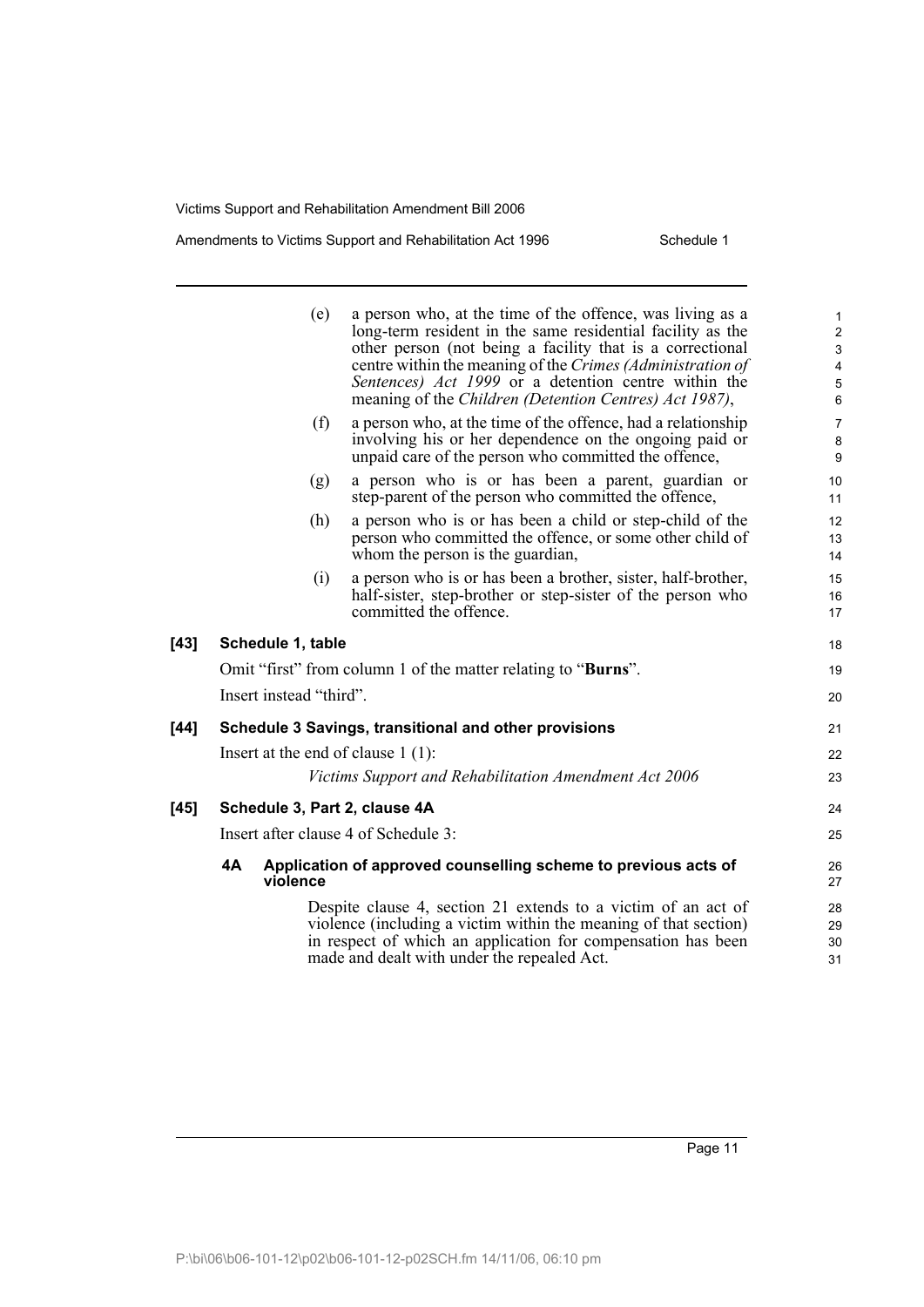Schedule 1 Amendments to Victims Support and Rehabilitation Act 1996

### **[46] Schedule 3, Part 6**

Insert after Part 5 of Schedule 3:

## **Part 6 Provisions consequent on enactment of Victims Support and Rehabilitation Amendment Act 2006**

#### **21 Definition**

In this Part:

*amending Act* means the *Victims Support and Rehabilitation Amendment Act 2006*.

1  $\mathfrak{p}$ 

3 4 5

#### **22 General**

Except as otherwise provided by this Part, an application for statutory compensation lodged under this Act, but not finally determined, before the commencement of a provision of the amending Act is to continue to be dealt with in accordance with the Act as in force immediately before the commencement of the provision.

#### **23 Acts of violence**

The amendment made to section 5 by the amending Act extends to an act of violence that occurs before the commencement of the amendment.

#### **24 Statutory compensation for prescribed expenses**

A primary victim of an act of violence is eligible to receive statutory compensation for prescribed expenses in respect of an act of violence only if the act of violence occurs after the commencement of section 14A (as inserted by the amending Act).

#### **25 Threshold amount of compensation**

Section 20 (3A), as inserted by the amending Act, extends to the determination of whether or not statutory compensation is payable in relation to an application for statutory compensation that is lodged, but not finally determined, before the commencement of that subsection.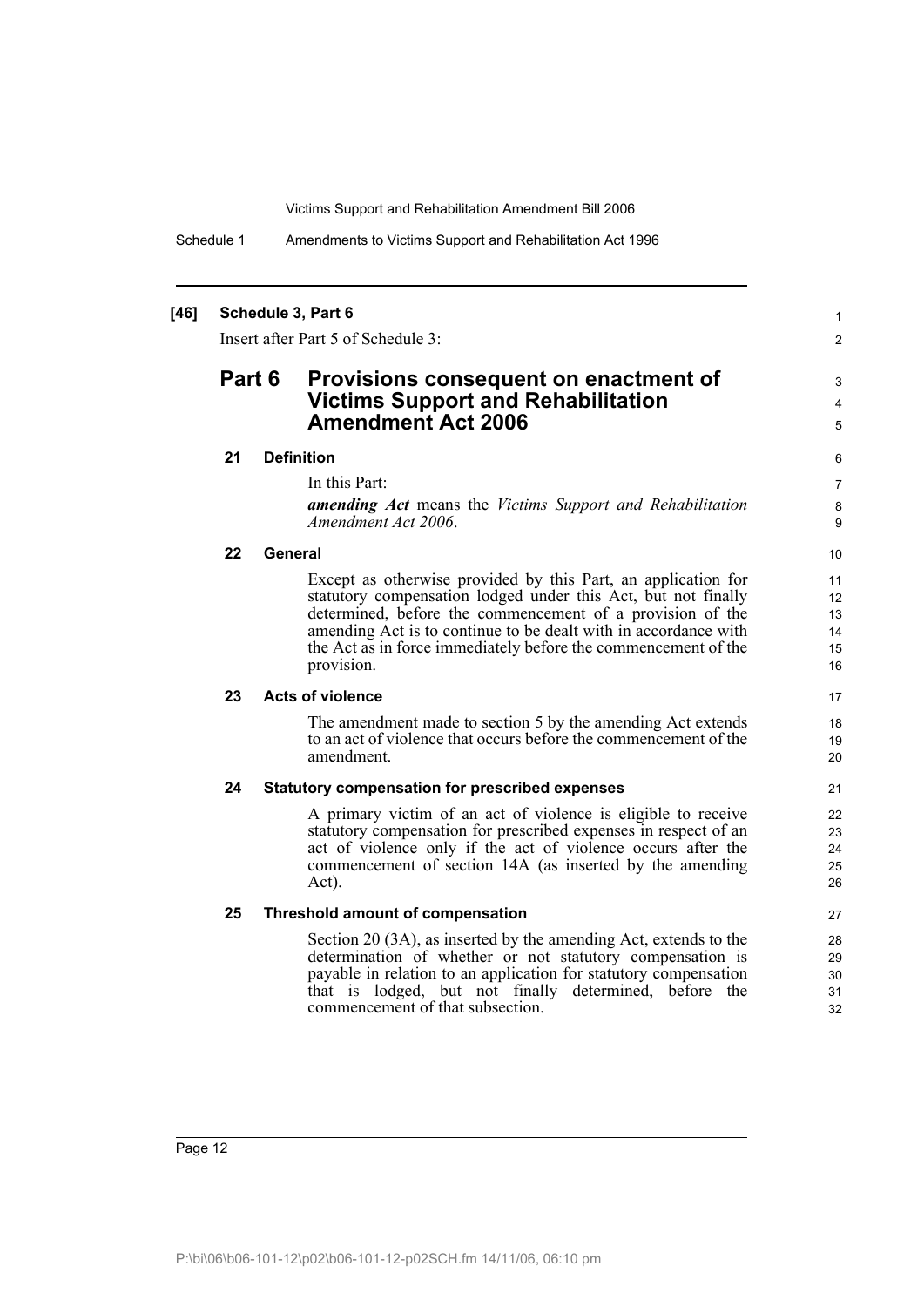#### **26 Application of certain amendments to domestic violence or sexual assault** (1) Section 30 (1) (b1) and (2A), as inserted by the amending Act, extend to the determination of an application for statutory compensation lodged, but not finally determined, before the commencement of those provisions, where the act of violence concerned involves domestic violence or sexual assault. (2) The definition of *injury*, appearing in the Dictionary at the end of this Act, as amended by the amending Act, extends to an injury resulting from an act of violence the subject of an application for statutory compensation lodged, but not finally determined, before the commencement of the amendment, where the act of violence involves domestic violence or sexual assault. **27 Postponement of determination of award pending possible determination for restitution** Section 30 (4A), as inserted by the amending Act, extends to an application for statutory compensation lodged, but not finally determined, before the commencement of that subsection. **28 Determination for restitution as set off against award of compensation** Section 31, as amended by the amending Act, extends to an application for statutory compensation lodged, but not finally determined, before the commencement of those amendments. **29 Reimbursement of persons who incur funeral expenses** Section 33A, as amended by the amending Act, applies only if the primary victim concerned died as a direct result of an act of violence occurring after the commencement of section 14A (as inserted by the amending Act). **[47] Dictionary** Omit "disorder" from paragraph (b) of the definition of *injury*. Insert instead "harm". 1 2 3 4 5 6 7 8  $\overline{Q}$ 10 11 12 13 14 15 16 17 18 19 20 21 22 23 24 25 26 27 28 29 30 31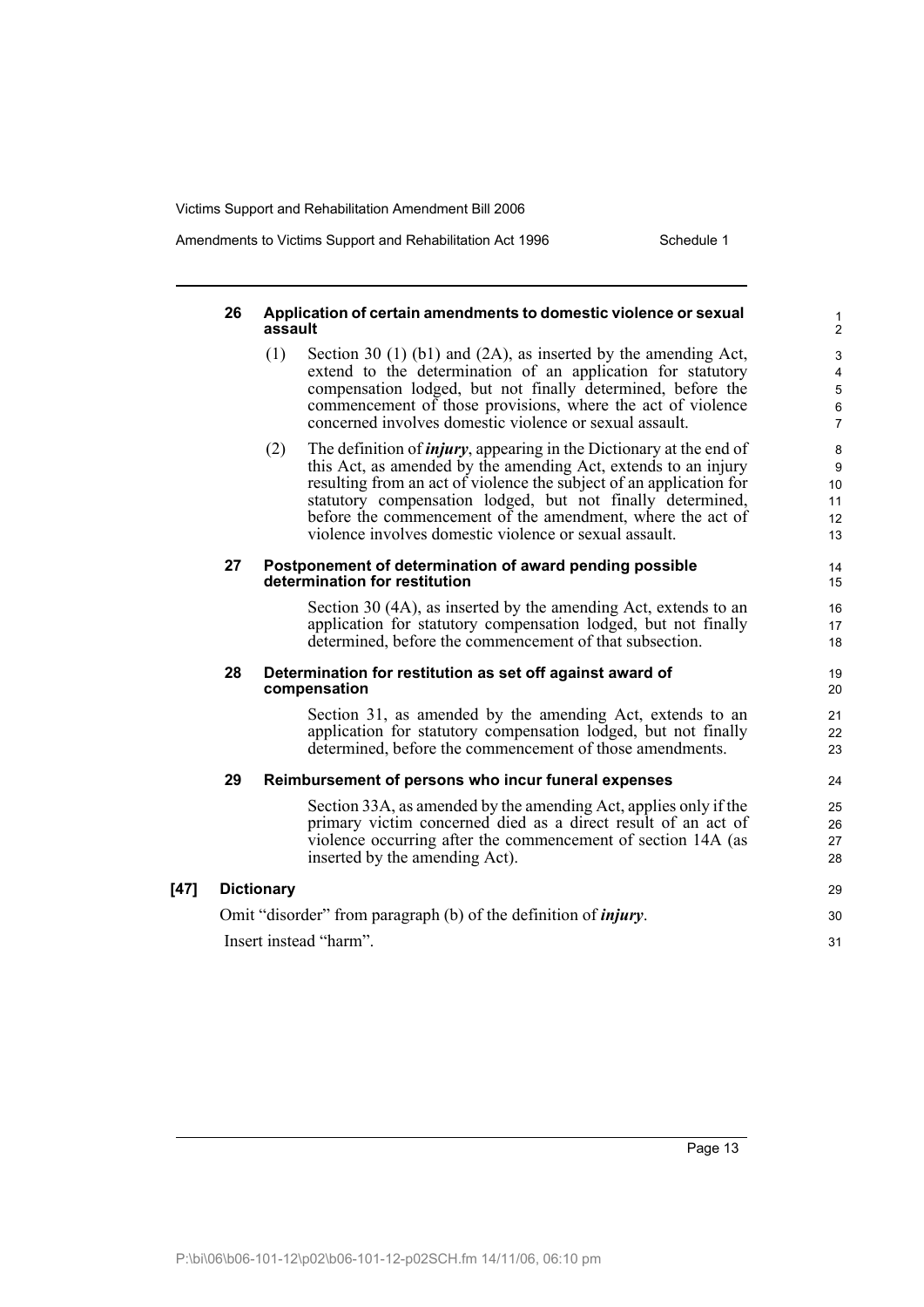Schedule 1 Amendments to Victims Support and Rehabilitation Act 1996

#### **[48] Dictionary, definition of "sexual assault and domestic violence"**

Omit paragraph (g) of the definition. Insert instead:

- (g) any other act resulting in injury that occurred in the commission of a personal violence offence (within the meaning of the *Crimes Act 1900*) against any of the following persons:
	- (i) a person who is or has been married to the person who committed the offence,

- (ii) a person who has or has had a de facto relationship (within the meaning of the *Property (Relationships) Act 1984*) with the person who committed the offence,
- (iii) a person who has or has had an intimate personal relationship with the person who committed the offence, whether or not the intimate relationship involves or has involved a relationship of a sexual nature,
- (iv) a person who, at the time of the offence, was living in the same household as the person who committed the offence,
- (v) a person who, at the time of the offence, was living as a long-term resident in the same residential facility as the other person (not being a facility that is a correctional centre within the meaning of the *Crimes (Administration of Sentences) Act 1999* or a detention centre within the meaning of the *Children (Detention Centres) Act 1987)*,
- (vi) a person who, at the time of the offence, had a relationship involving his or her dependence on the ongoing paid or unpaid care of the person who committed the offence,
- (vii) a person who is or has been a parent, guardian or step-parent of the person who committed the offence,
- (viii) a person who is or has been a child or step-child of the person who committed the offence, or some other child of whom the person is the guardian,
	- (ix) a person who is or has been a brother, sister, half-brother, half-sister, step-brother or step-sister of the person who committed the offence.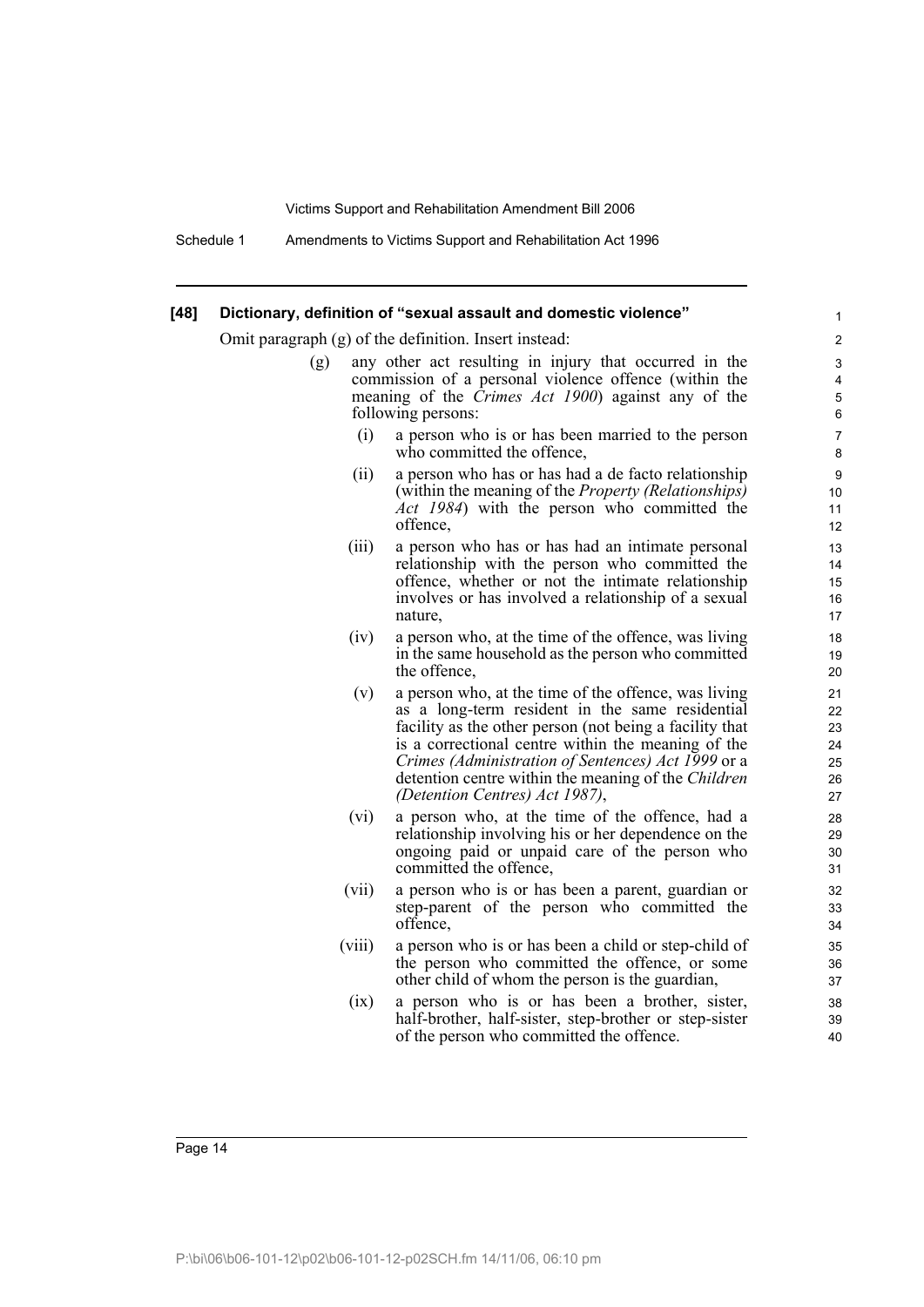| Amendments to Victims Support and Rehabilitation Act 1996 |  | Schedule 1 |
|-----------------------------------------------------------|--|------------|
|-----------------------------------------------------------|--|------------|

#### **[49] Dictionary** Insert in alphabetical order: *statutory compensation for prescribed expenses*—see section 14A. 1 2 3 4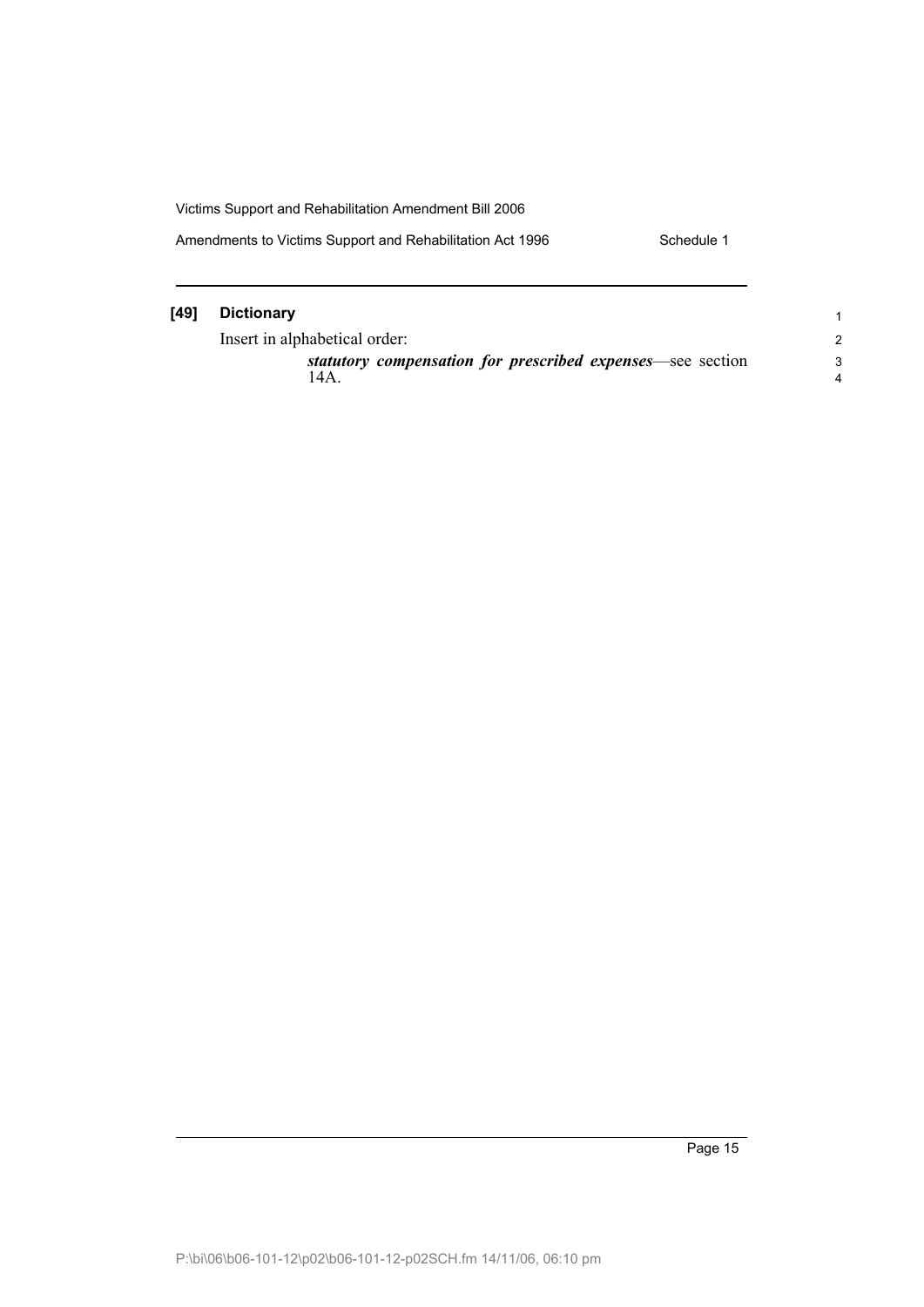Schedule 2 Amendment of other Acts

<span id="page-25-0"></span>

| <b>Schedule 2</b><br><b>Amendment of other Acts</b> |                                                                                                                   | $\mathbf{1}$        |
|-----------------------------------------------------|-------------------------------------------------------------------------------------------------------------------|---------------------|
|                                                     | (Section 4)                                                                                                       | $\overline{2}$      |
| 2.1                                                 | Crimes (Sentencing Procedure) Act 1999 No 92                                                                      | 3                   |
| [1]                                                 | <b>Section 26 Definitions</b>                                                                                     | $\overline{4}$      |
|                                                     | Insert after paragraph (b) of the definition of <i>member of the primary victim's</i><br><i>immediate family:</i> | 5<br>$6\phantom{1}$ |
|                                                     | (b1)<br>a person to whom the victim is engaged to be married, or                                                  | $\overline{7}$      |
| [2]                                                 | Section 26, definition of "member of the primary victim's immediate<br>family"                                    | 8<br>9              |
|                                                     | Insert "grandparent," after "parent," in paragraph (c) of the definition.                                         | 10                  |
| [3]                                                 | Section 26, definition of "member of the primary victim's immediate<br>family"                                    | 11<br>12            |
|                                                     | Insert ", grandchild" after "a child" in paragraph (d) of the definition.                                         | 13                  |
| [4]                                                 | Section 26, definition of "member of the primary victim's immediate<br>family"                                    | 14<br>15            |
|                                                     | Insert "half-brother, half-sister," after "sister," in paragraph (e) of the<br>definition.                        | 16<br>17            |
| 2.2                                                 | Victims Rights Act 1996 No 114                                                                                    | 18                  |
| [1]                                                 | Sections 5 and 6                                                                                                  | 19                  |
|                                                     | Omit ", mental illness or nervous shock" wherever occurring.                                                      | 20                  |
|                                                     | Insert instead "or psychological or psychiatric harm".                                                            | 21                  |
| [2]                                                 | Section 6 Charter of rights for victims of crime                                                                  | 22                  |
|                                                     | Insert "cultural sensitivity" after "compassion," in item 6.1.                                                    | 23                  |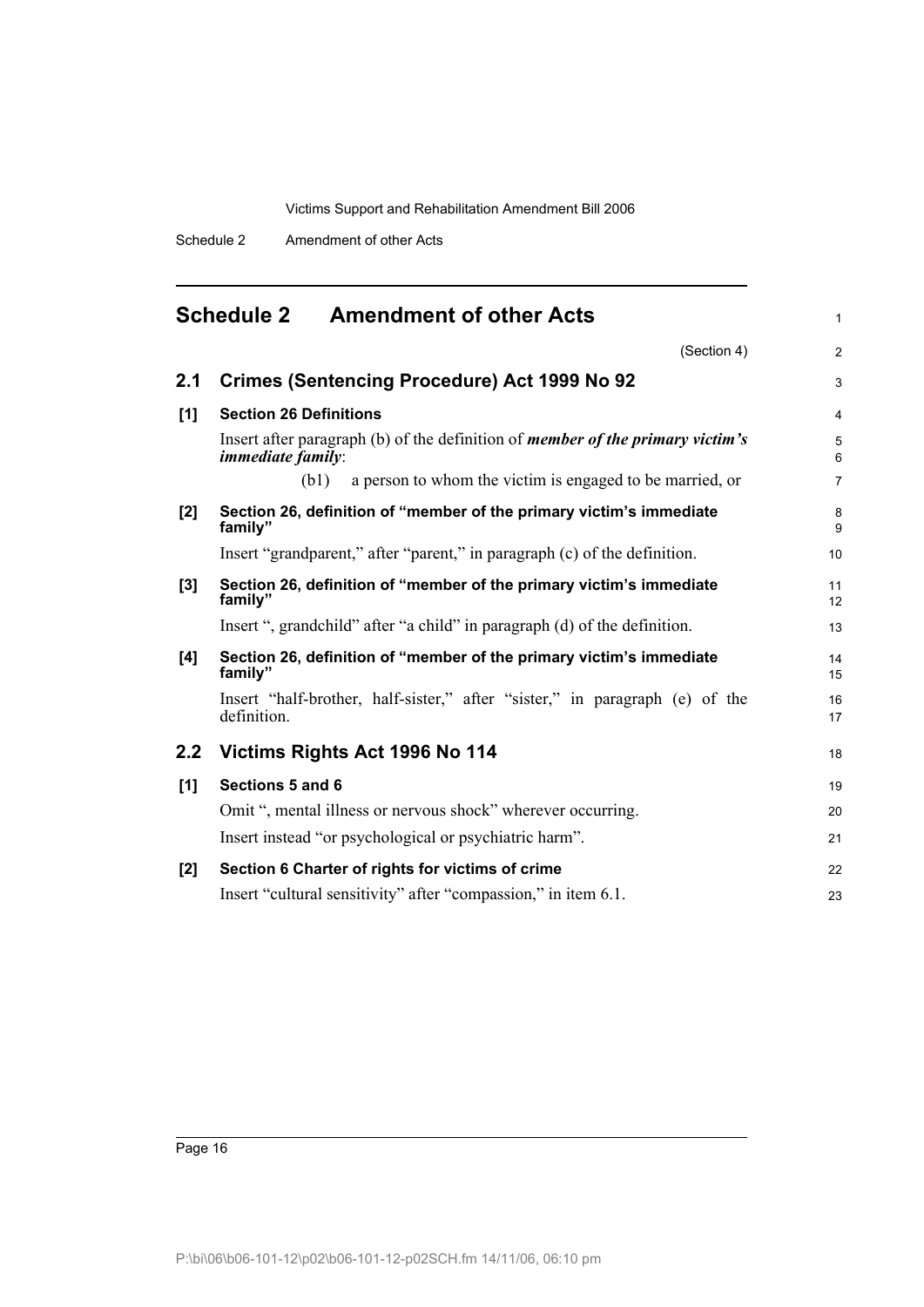Amendments to Victims Support and Rehabilitation Act 1996 consequential on commencement of Part 15A of Crimes Act 1900 Schedule 3

# <span id="page-26-0"></span>**Schedule 3 Amendments to Victims Support and Rehabilitation Act 1996 consequential on commencement of Part 15A of Crimes Act 1900**

(Section 3) **[1] Schedule 1 Compensable injuries** Insert "Part 15A of" before "the *Crimes Act 1900*" in clause 7A (3). **[2] Dictionary** Insert "Part 15A of" before "the *Crimes Act 1900*" in paragraph (g) of the definition of *sexual assault and domestic violence*. 5 6 7 8 9 10

### Page 17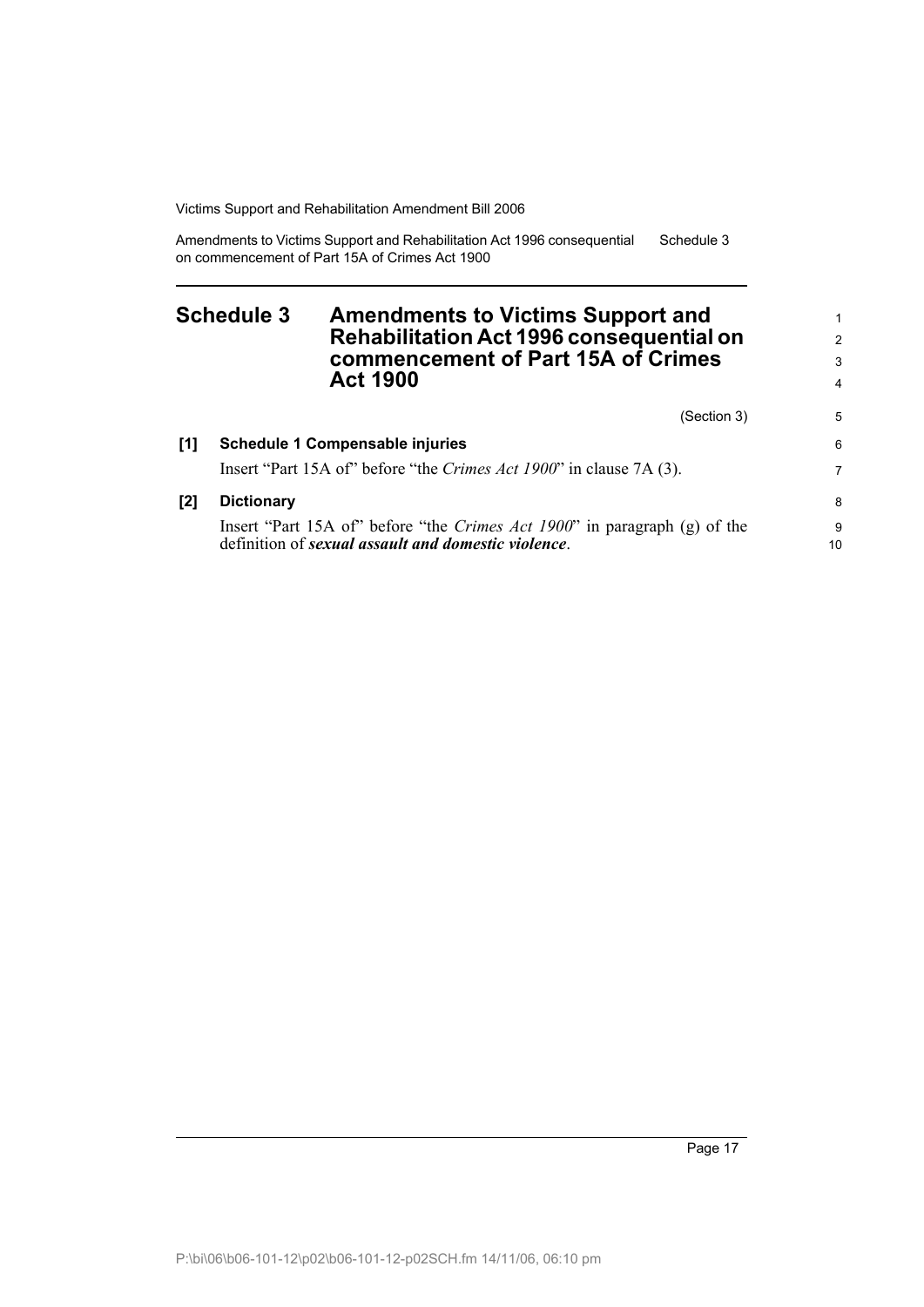# <span id="page-27-0"></span>**Schedule 4 Victims Support and Rehabilitation Regulation 2006**

(Section 5) **1 Name of Regulation** This Regulation is the *Victims Support and Rehabilitation Regulation 2006*. **2 Commencement** This Regulation commences on the commencement of section 5 of the *Victims Support and Rehabilitation Amendment Act 2006*. **3 Definition** (1) In this Regulation: *the Act* means the *Victims Support and Rehabilitation Act 1996*. (2) Notes included in this Regulation do not form part of this Regulation. **4 Statutory compensation for prescribed expenses** (1) For the purposes of section 14A (2) of the Act, the kinds of actual expenses that may be paid to a primary victim of an act of violence as statutory compensation for prescribed expenses are expenses incurred for any of the following: (a) the provision of ambulance services, (b) the provision of dental services, (c) the provision of physiotherapy services, (d) the replacement or repair of prescription glasses or prescription contact lenses, (e) the provision of domestic assistance, such as personal care and home help, to the primary victim during the victim's recovery from the act of violence, (f) the cleaning of any property (other than clothing or other wearable items), 2 3 4 5 6 7 8 9 10 11 12 13 14 15 16 17 18 19 20 21 22 23  $24$ 25 26 27 28 29

1

(g) the provision of security measures.